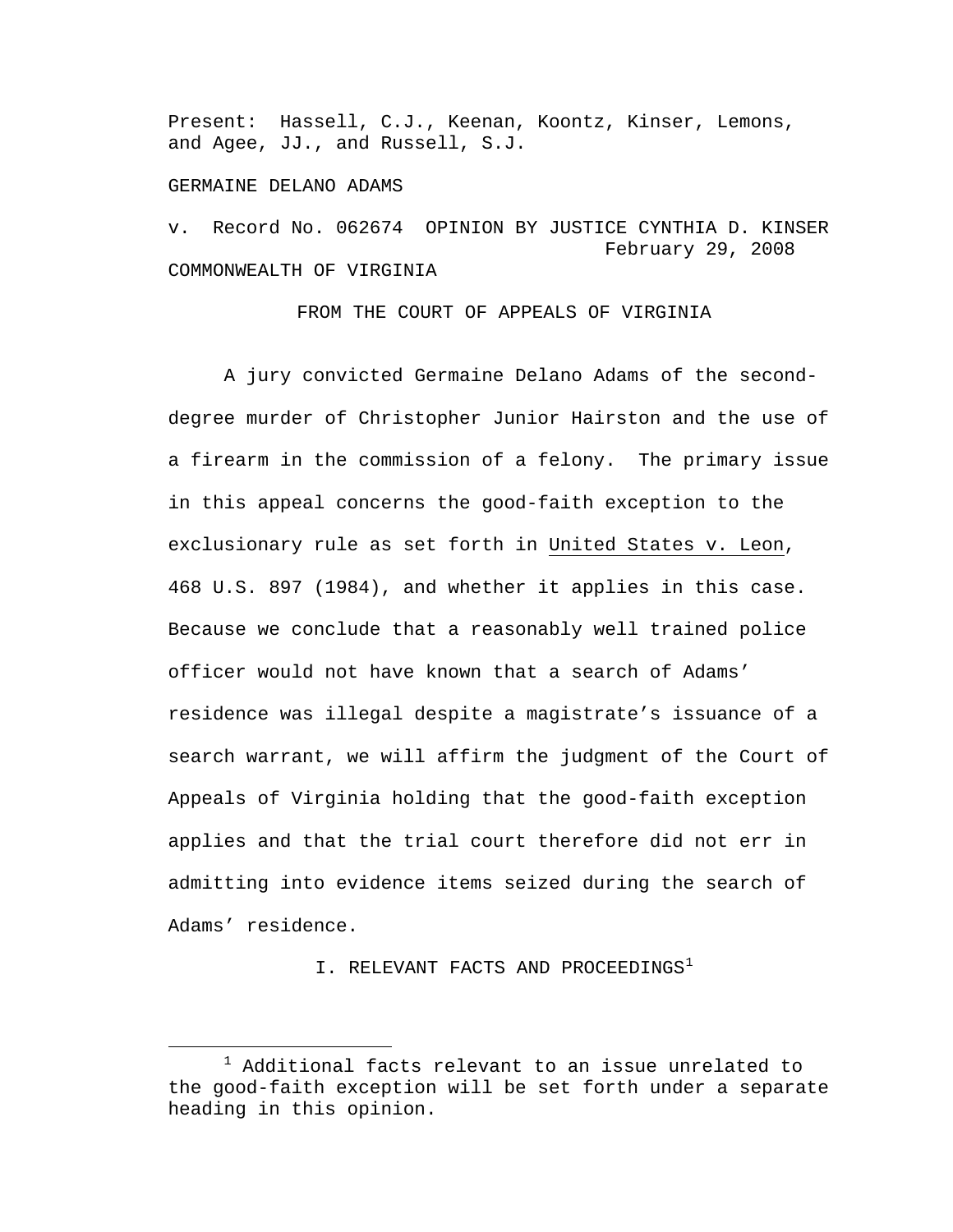In the early morning hours of June 18, 2004, James Vaught, a sergeant with the Henry County Sheriff's Office, responded to a call concerning a shooting at the Virginia Oaks Trailer Park. Upon arriving at the scene of the shooting, Vaught discovered the body of Hairston lying face down in the road to the trailer park. An autopsy of the body revealed that the cause of death was a gunshot wound to Hairston's neck. Vaught also discovered four shell casings near the body that were subsequently determined to have been fired from a 9mm Glock pistol.

Later that day, Scott Barker, an investigator with the Henry County Sheriff's Office, prepared and signed under oath a criminal complaint based on information received from other police officers who had investigated the shooting. In the complaint, Barker stated:

[T]he accused – Germaine Delano Adams shot the victim Christopher Junior Hairston in the neck which resulted in the death of the victim. The incident occurred at approximately 0137 hrs on Virginia Oaks Ct. in Henry County, Va. Just prior to the shooting Germaine Delano Adams and Christopher Junior Hairston were arguing over \$20 that Christopher J. Hairston owed Germaine D. Adams.

The complaint also listed Adams' address as "101 Va. Oaks Ct., Ridgeway, Va. 24148."

About 19 minutes after executing the criminal complaint before a magistrate, Barker signed an affidavit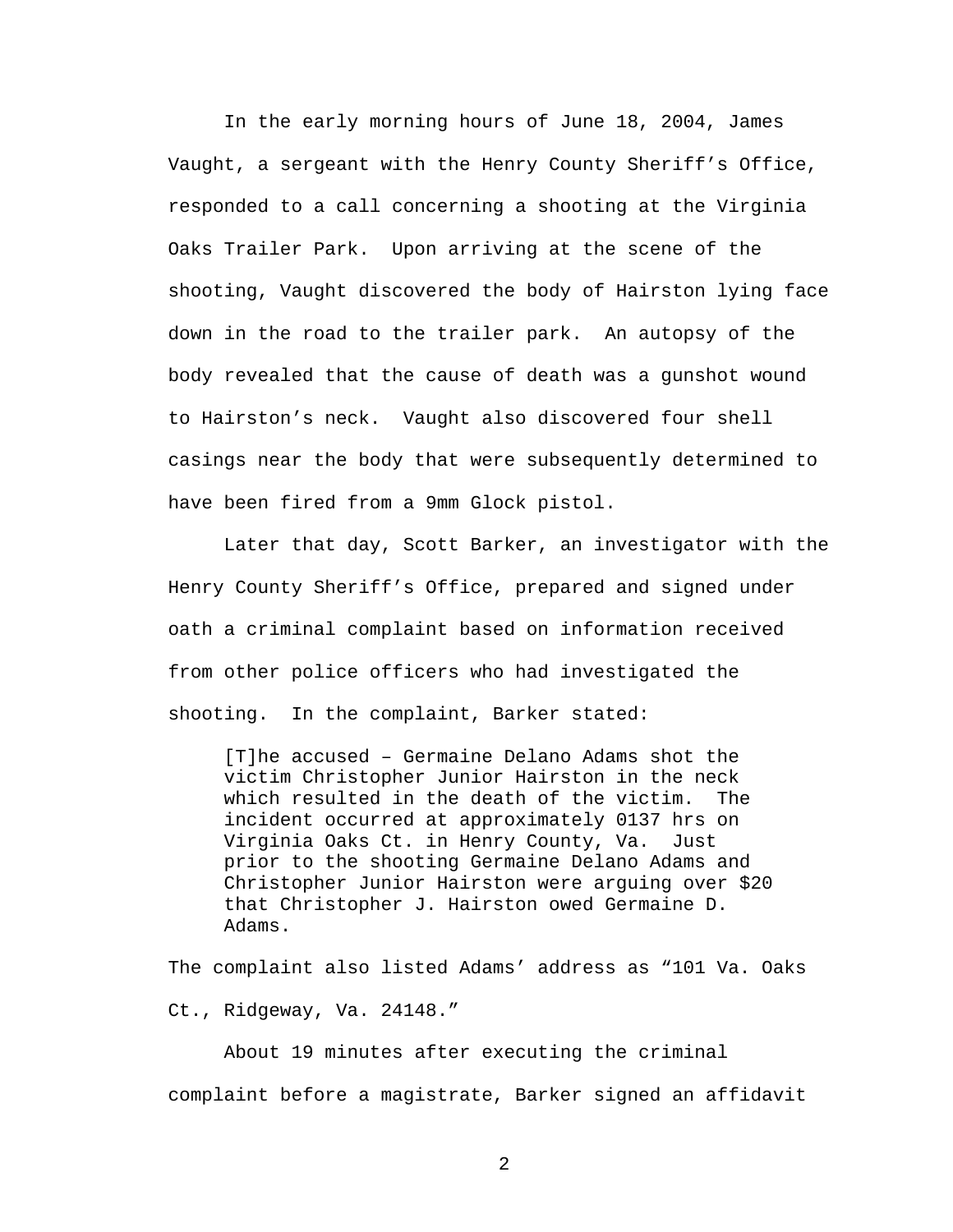for a search warrant before the same magistrate. In the affidavit, Barker stated that Hairston had received a fatal gunshot wound to his neck at approximately 1:37 a.m. on June 18, 2004, "while he was on Virginia Oaks Ct." Barker further stated in the affidavit that "[b]ased on witness statements, the victim Christopher Junior Hairston was in a [sic] arguement [sic] with Germaine Delano Adams at the time he was shot." Barker described the place to be searched by providing the following information:

Turn on to Virginia Oaks Ct. from Axton Rd. . . . The trailor [sic] to be searched will be the third trailor [sic] on the left on Virginia Oaks Ct. The residence is light grey [sic] with dark grey [sic] trim. The residence has a front wood stoop with three steps and two rails. The residence has a white front door and a satellite dish on the roof at the rear. There are no visible number markings on the residence. The residence has what appears to be a video camera on the outside.

Finally, Barker requested authorization to search for videotapes, digital recordings, audio recordings, weapons (including but not limited to a 9mm caliber weapon), ammunition, and "any and all evidence relating to the murder of Christopher Junior Hairston."

Based on the information in the affidavit, a magistrate issued a search warrant for "101 Virginia Oaks, Ridgeway, VA 24148," which the criminal complaint identified as Adams' address. The search warrant contained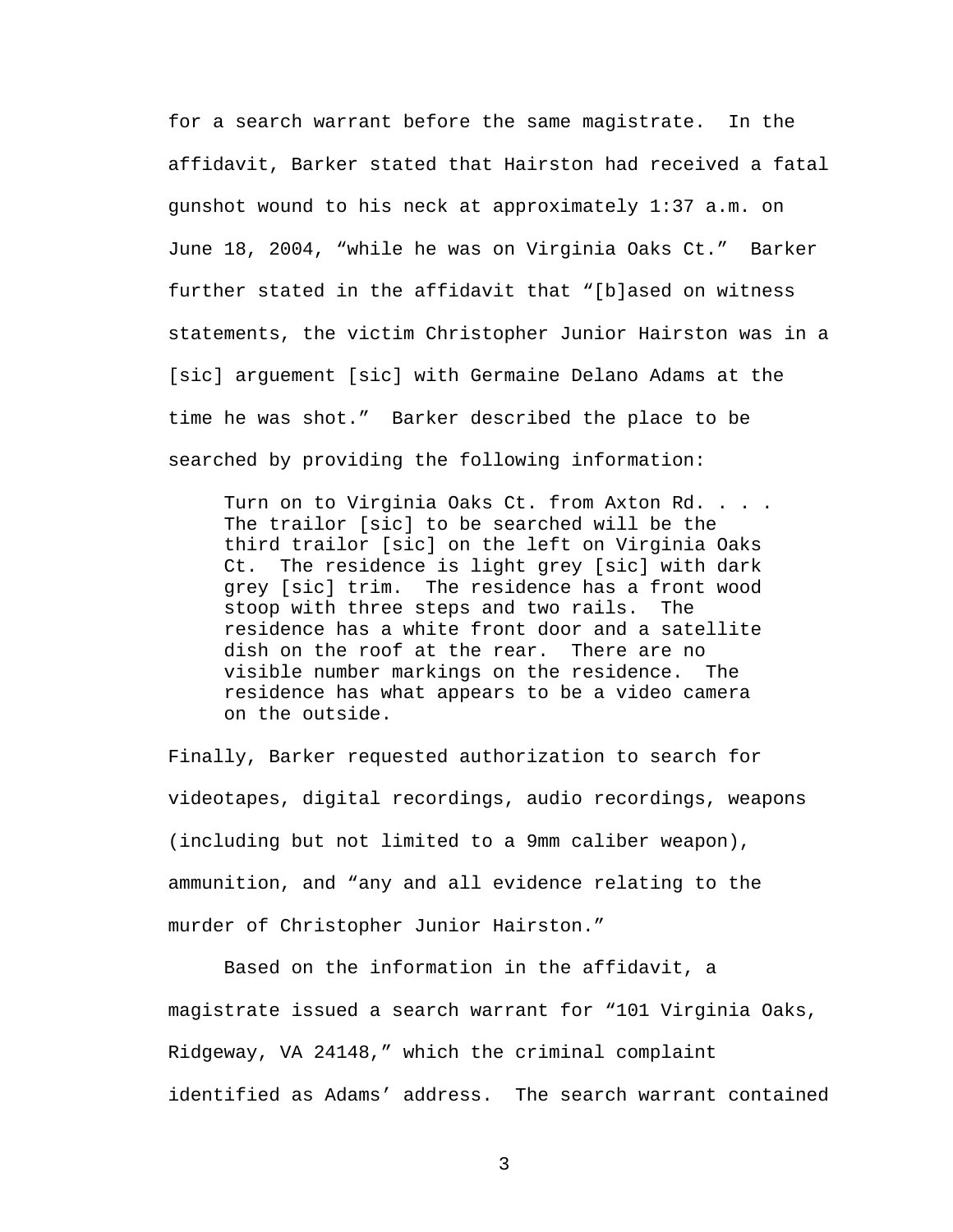the same detailed information describing the place to be searched as that set forth in the affidavit and authorized a search for the items sought in the affidavit. The search warrant was executed about an hour after the magistrate issued it. The items seized during the search included a Hoppes pistol cleaning kit for various handguns including a 9mm pistol; an Uncle Mike's shoulder holster, size 15; an Uncle Mike's shoulder holster size 0; seven 9mm cartridges in a clear plastic baggie; a large gray Sentry safe; a Taurus handgun box; a Federal Hydra-shok ammunition box containing fifteen cartridges; and a packaging box for personal checks bearing the name of "Germaine D. Adams."

 Prior to his jury trial in the Circuit Court of Henry County, Adams filed a motion to suppress the evidence seized at his residence pursuant to the search warrant. He asserted that the affidavit for the search warrant lacked probable cause because it failed to establish a nexus between the residence to be searched and either Adams or the shooting incident. At the hearing on the motion to suppress, the Commonwealth conceded that the affidavit was "lacking in probable cause." In fact, the Commonwealth admitted that "[t]he only nexus, reading this [affidavit] in the most favorable light to the Commonwealth, is that Christopher Junior Hairston was shot to death on Virginia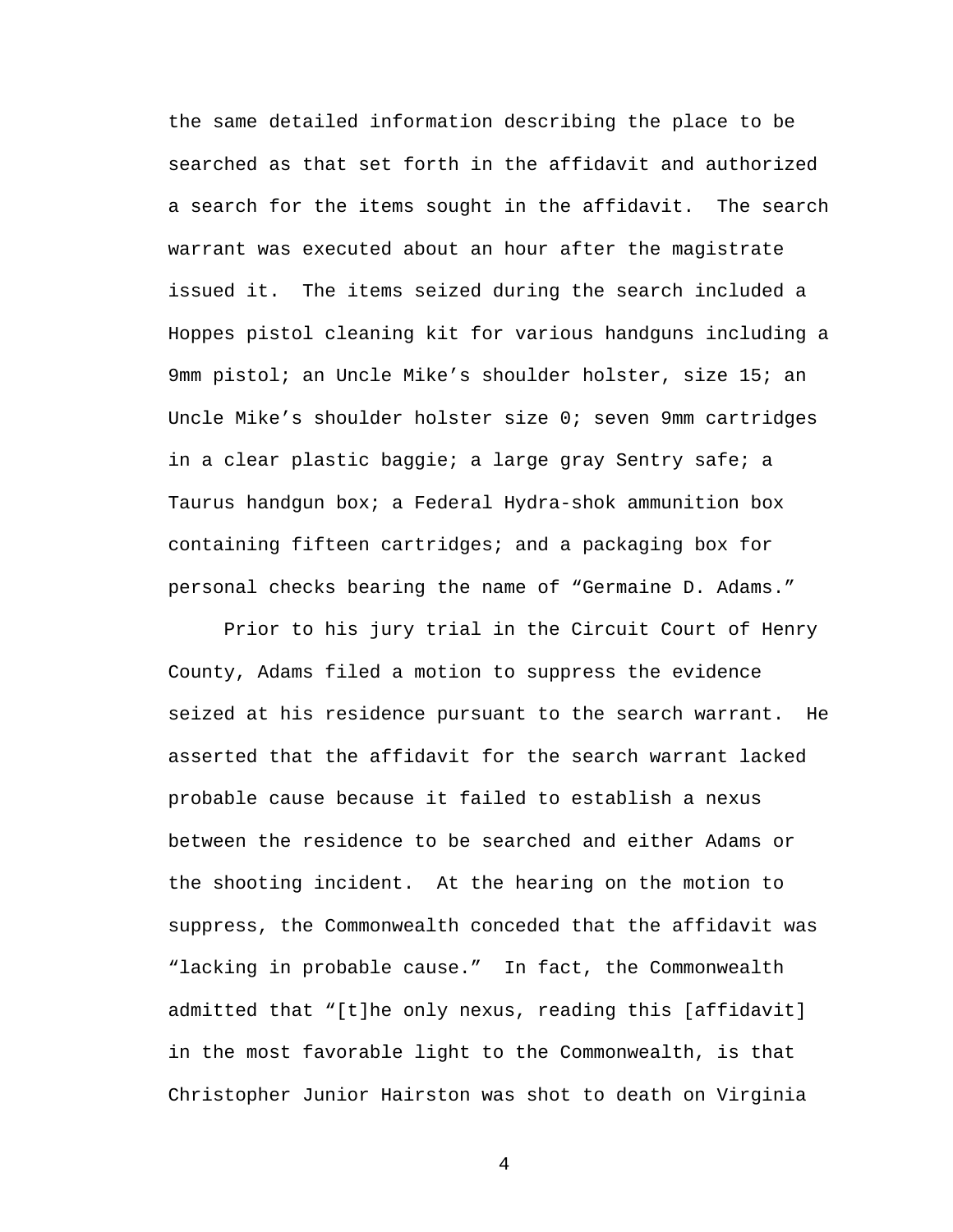Oaks Court in Henry County" and "we don't know from this [affidavit] whose residence" was to be searched. The Commonwealth, however, relied on the good-faith exception to the exclusionary rule set forth in Leon and urged the trial court to deny the motion to suppress.

Initially, the trial court sustained the motion to suppress, deciding that the good-faith exception did not apply because the "search warrant was based on an affidavit so lacking in indicia of probable cause as to render official belief in its existence as unreasonable." The court, however, subsequently granted the Commonwealth's motion to reconsider its ruling in light of the decision in Anzualda v. Commonwealth, 44 Va. App. 764, 607 S.E.2d 749 ([2](#page-4-0)005) (en banc).<sup>2</sup> Upon reconsideration, the trial court applied the good-faith exception because it found some indicia of probable cause in the affidavit for the search warrant. According to the trial court, "[t]he officer acted reasonably in believing the warrant to be valid." The circuit court thus denied Adams' motion to suppress the evidence seized during the search of his residence.

<span id="page-4-0"></span> <sup>2</sup>  $2$  In Anzualda, the Court of Appeals applied the goodfaith exception, finding that, because the police officer could infer that the defendant would keep a particular pistol at his home, the affidavit "establish[ed] a nexus – however slight - between the item sought and the premises to be searched." 44 Va. App. at 784, 607 S.E.2d at 759.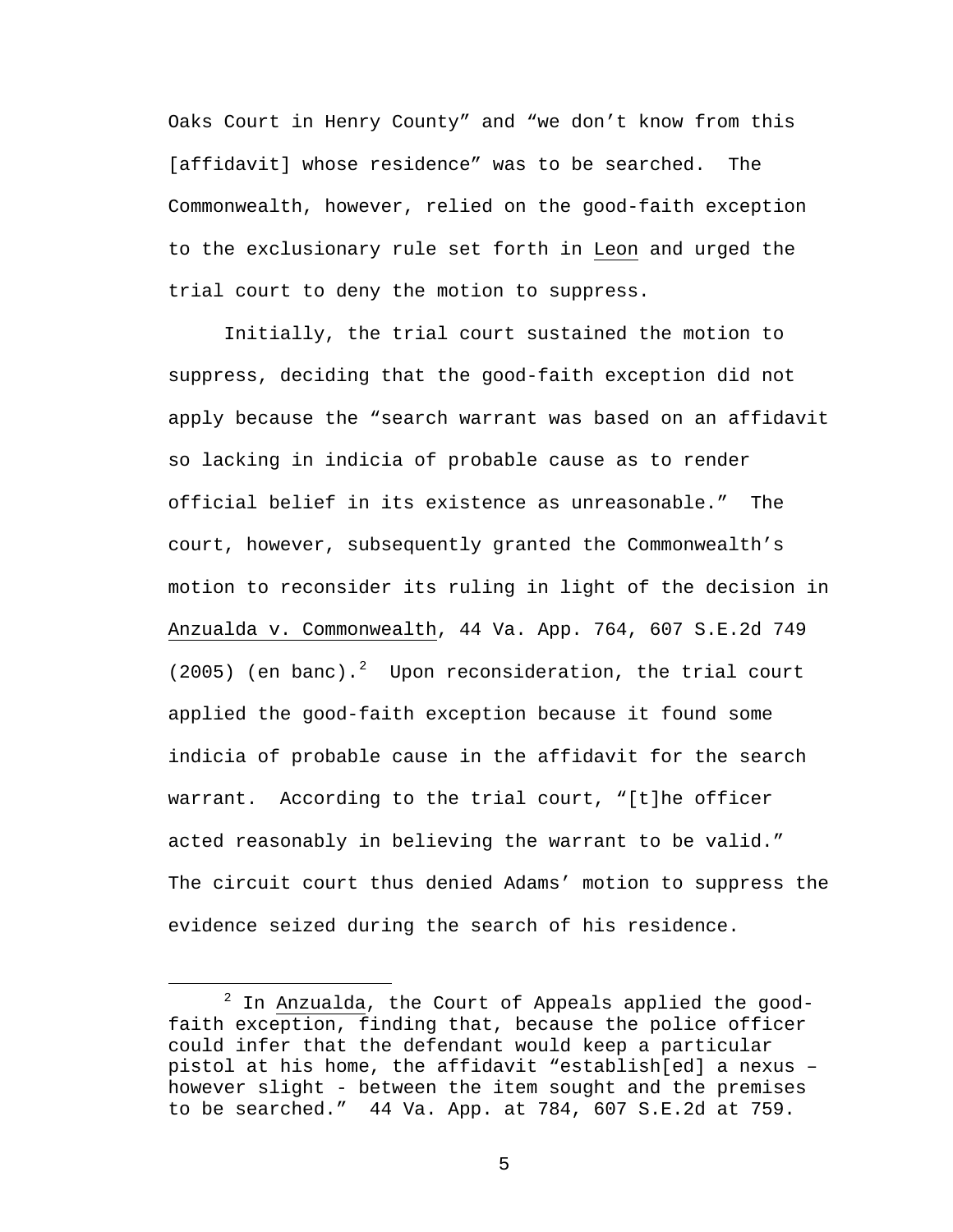The Court of Appeals, in affirming the trial court's judgment denying the motion to suppress, held that "a reasonable officer, acting in objective good faith, reviewing the facts presented under oath to the magistrate, could have believed the magistrate had probable cause to issue the search warrant for Adams'[] residence and that he could, therefore, rely on the warrant." Adams v. Commonwealth, 48 Va. App. 737, 749, 635 S.E.2d 20, 26 (2006). The Court of Appeals concluded "the officer relied in good faith on evidence before the magistrate, as indicated in the written facts sworn to under oath contained in the complaint and affidavit." Id. at 750, 635 S.E.2d at 26 (emphasis added).

We awarded Adams this appeal. Adams challenges the holding of the Court of Appeals that the good-faith exception to the exclusionary rule applies in this case, its reliance on the criminal complaint in addition to the search warrant affidavit, and the fact that the Court of Appeals sua sponte considered the criminal complaint. Adams also challenges the Court of Appeals' additional holding that the admission of certain hearsay testimony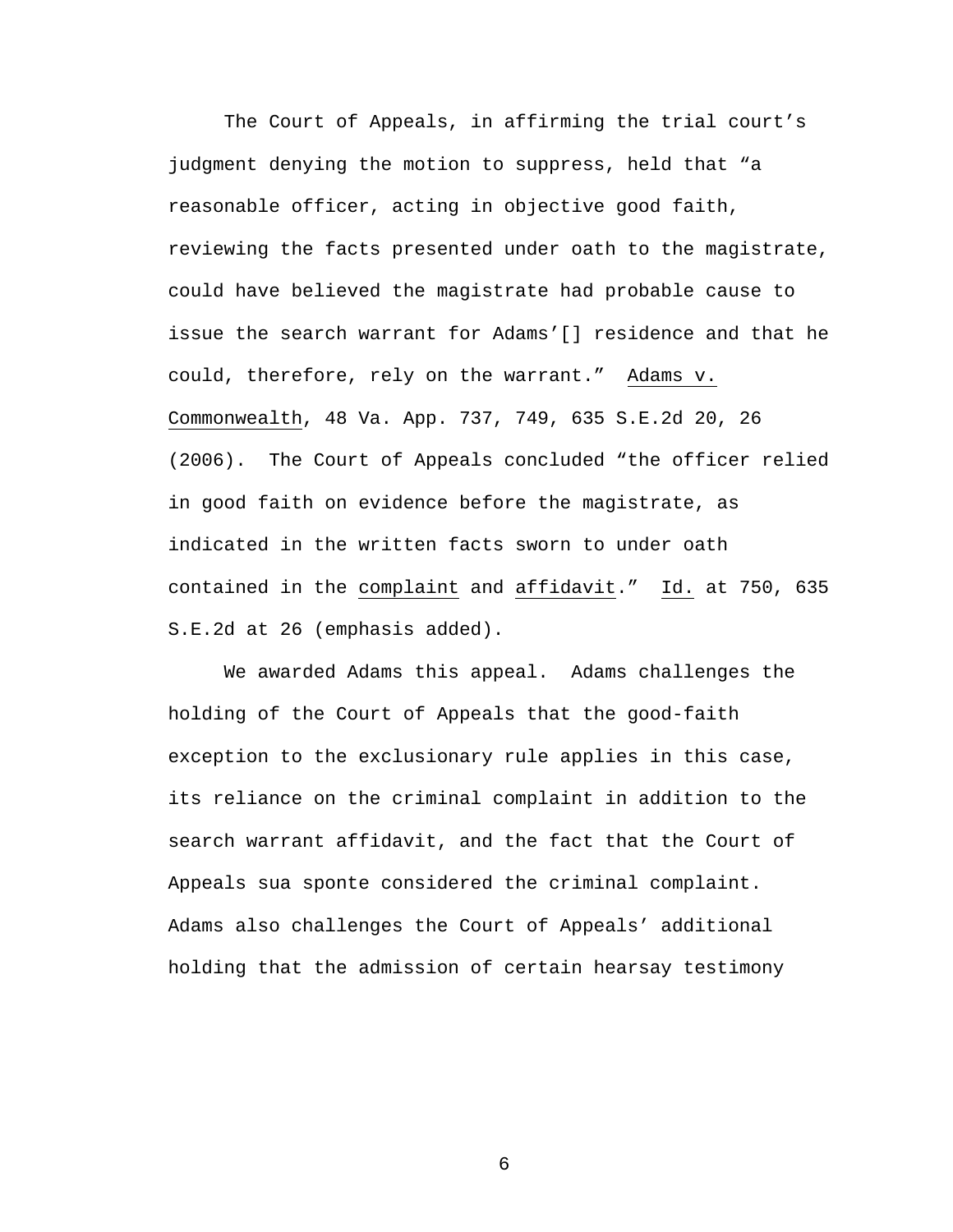concerning the contents of a gun and accessories catalogue was harmless error. $3$ 

## II. ANALYSIS

"In reviewing the denial of a motion to suppress based on the alleged violation of an individual's Fourth Amendment rights, we consider the facts in the light most favorable to the Commonwealth." Ward v. Commonwealth, 273 Va. 211, 218, 639 S.E.2d 269, 272 (2007) (citing Fore v. Commonwealth, 220 Va. 1007, 1010, 265 S.E.2d 729, 731 (1980)). A defendant has the burden to show that a trial court committed reversible error. Ward, 273 Va. at 218, 639 S.E.2d at 272. Because there are no facts in dispute with regard to the motion to suppress, the applicability of the Leon exception in this case is purely a legal determination. See United States v. DeQuasie, 373 F.3d 509, 520 (4th Cir. 2004). We review a trial court's application of the law de novo. Brown v. Commonwealth, 270 Va. 414, 419, 620 S.E.2d 760, 762 (2005).

In light of Adams' challenge to the Court of Appeals' reliance on the criminal complaint along with the search warrant affidavit, we will first address whether, when making the good-faith inquiry, a court may consider the

<span id="page-6-0"></span> $\overline{\phantom{a}}$  3  $3$  As previously stated, the facts with regard to this issue will be summarized in a separate section of this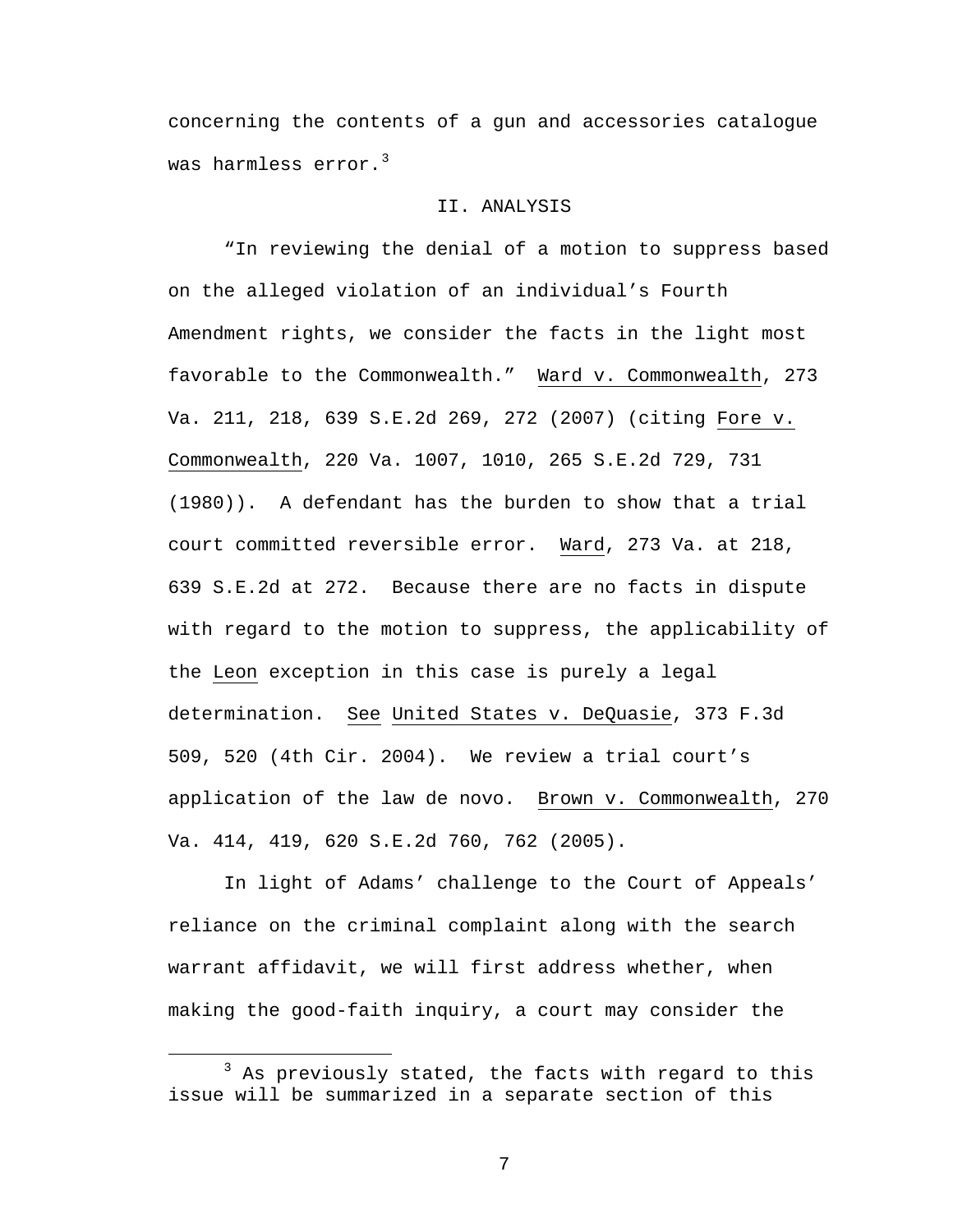totality of the circumstances surrounding the issuance and execution of a search warrant. We will then determine whether a reasonably well trained police officer would have known that the search of Adams' house was illegal despite the magistrate's issuance of the search warrant. Finally, we will address Adams' challenge to the admission of certain hearsay testimony.

A. Totality of the Circumstances

In Leon, the Supreme Court of the United States limited the application of the exclusionary rule "so as not to bar the admission of evidence seized in reasonable, good-faith reliance on a search warrant that is subsequently held to be defective." 468 U.S. at 905. The "good-faith inquiry is confined to the objectively ascertainable question whether a reasonably well trained officer would have known that the search was illegal despite the magistrate's authorization." 468 U.S. at 922 n.23. Adams, however, argues that the Court of Appeals erred by relying on the criminal complaint in conjunction with the search warrant affidavit in making its good-faith determination. In other words, Adams contends that the good-faith inquiry is limited to the sworn, written facts

opinion.

i<br>Li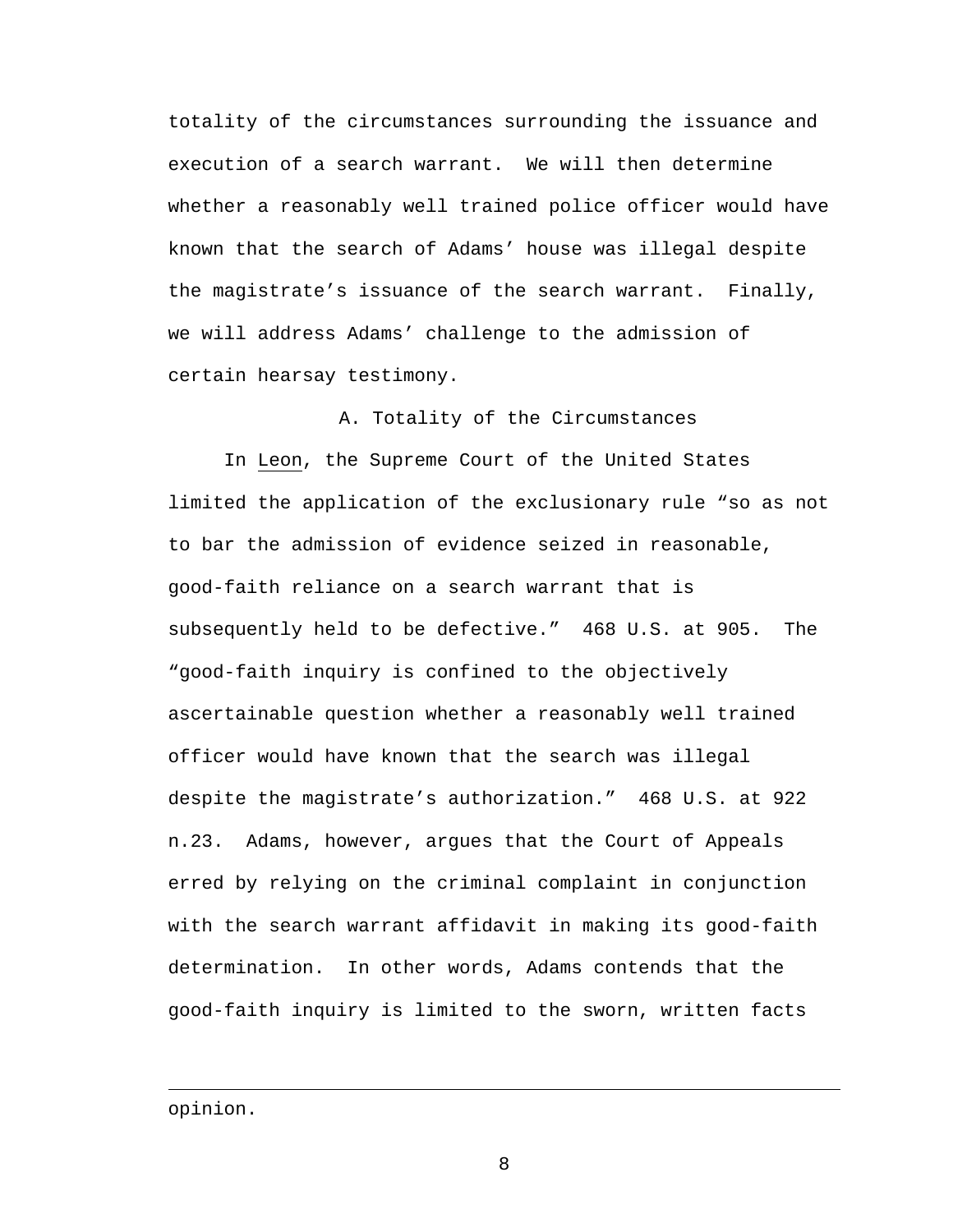set forth in the four corners of the search warrant affidavit. We do not agree.

The Supreme Court stated in Leon that its "evaluation of the costs and benefits of suppressing reliable physical evidence seized by officers reasonably relying on a warrant issued by a detached and neutral magistrate leads to the conclusion that such evidence should be admissible in the prosecution's case in chief." 468 U.S. at 913. Although "the officer's reliance on the magistrate's probable-cause determination and on the technical sufficiency of the warrant . . . must be objectively reasonable," the Court specifically held that "all of the circumstances – including whether the warrant application had previously been rejected by a different magistrate – may be considered" when deciding whether a reasonable officer "would have known that the search was illegal despite the magistrate's authorization." Id. at 922 & n.23 (emphasis added).

Indeed, the Court considered "all of the circumstances" in Massachusetts v. Sheppard, 468 U.S. 981 (1984), decided the same day as Leon. There, a detective needed to search a defendant's residence for items connected to a murder, but the detective used search warrant forms designed for requests to search for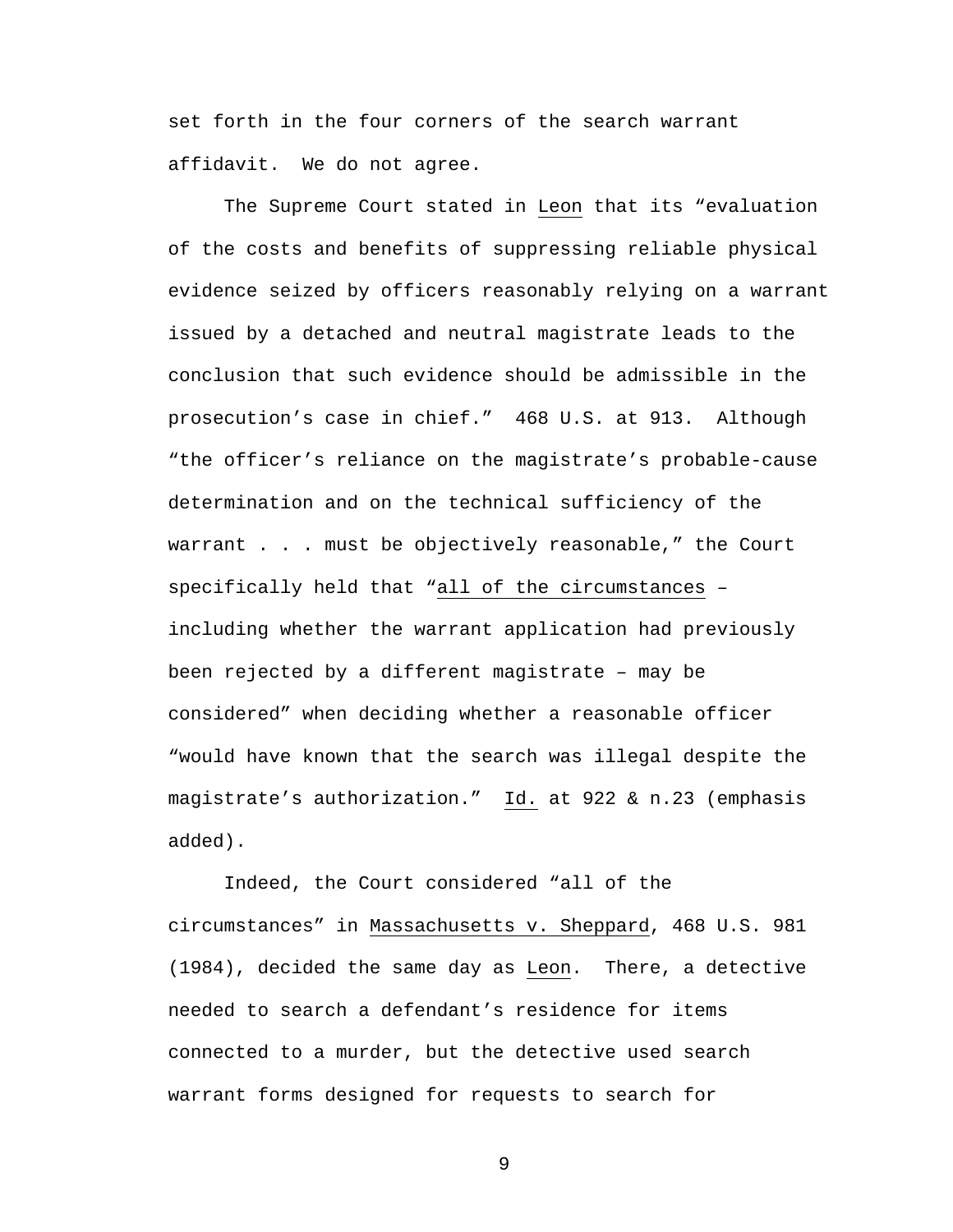controlled substances. Id. at 984-85. The detective made appropriate changes to the forms but failed to delete the reference to "controlled substance[s]" on the warrant application that, when executed, would constitute the search warrant itself. Id. at 985. The detective presented the search warrant application to a judge and told the judge about not only the changes he had made on the forms but also those on the warrant application that were still needed. Id. at 986. The judge, after deciding to issue the search warrant as requested, informed the detective that he would make the additional, necessary changes; however, the judge failed to "change the substantive portion of the warrant, which continued to authorize a search for controlled substances; nor did he alter the form so as to incorporate the affidavit." Id.

At a pretrial hearing, the defendant moved to suppress the items seized during the search, asserting that the search warrant was constitutionally defective because the description of the items to be seized was totally inaccurate. Id. at 987-88 n.5. The question before the Supreme Court was "whether there was an objectively reasonable basis for the officers' mistaken belief" that the search warrant as issued authorized the search they conducted. Id. at 988. In concluding that "a reasonable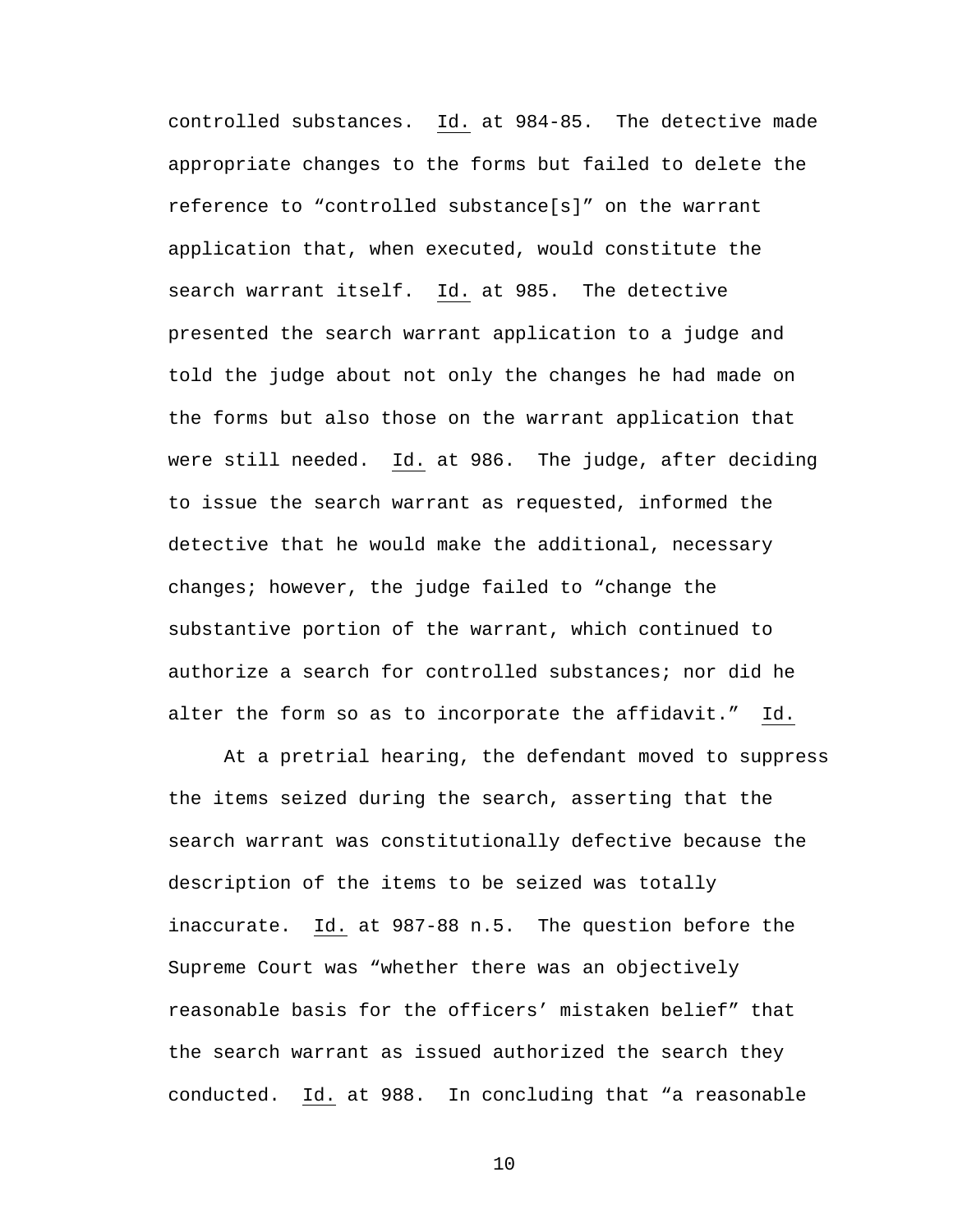police officer would have concluded . . . that the warrant authorized a search for the materials outlined in the affidavit," the Court considered several factors not included in the four corners of the search warrant affidavit:

[The detective] prepared an affidavit which was reviewed and approved by the [prosecuting attorney.] He presented that affidavit to a neutral judge. The judge concluded that the affidavit established probable cause to search [the defendant's] residence, and informed [the detective] that he would authorize the search as requested. [The detective] then produced the warrant form and informed the judge that it might need to be changed. He was told by the judge that the necessary changes would be made. He then observed the judge make some changes and received the warrant.

Id. at 989. The Court rejected the defendant's argument that, since the detective knew the warrant form was defective without the necessary changes, the detective should have examined the search warrant to insure that the required changes had been made. Id. at 989-90. The Court "refuse[d] to rule that an officer is required to disbelieve a judge who has just advised him . . . that the warrant he possesses authorizes him to conduct the search he has requested." Id.

 Similarly, in United States v. Dickerson, 166 F.3d 667 (4th Cir. 1999), rev'd on other grounds, 530 U.S. 428 (2000), the court considered the totality of the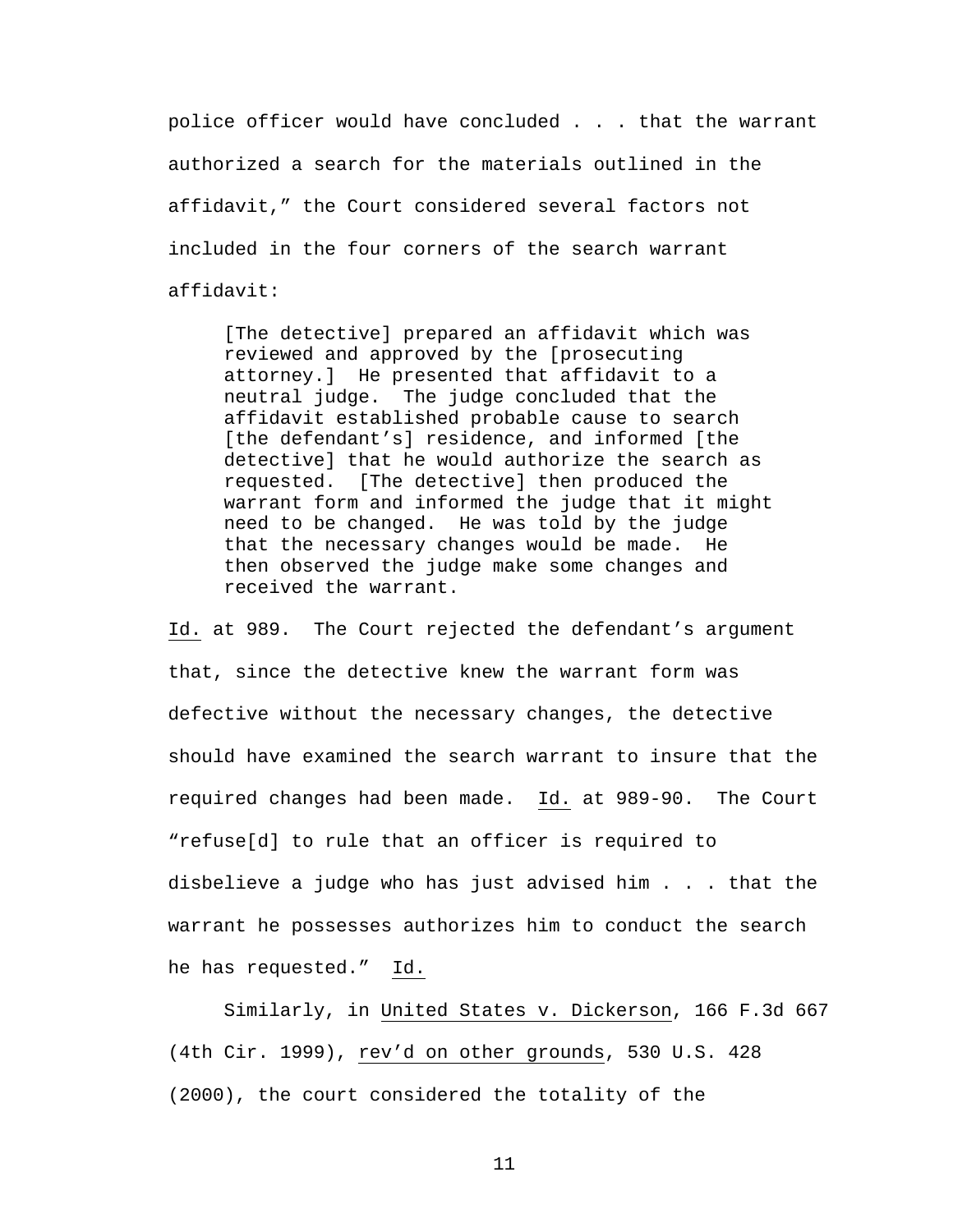circumstances in deciding whether a search warrant was "so facially deficient as to preclude reasonable reliance upon it." Id. at 694. The search warrant supposedly lacked sufficient particularities in describing the items to be seized. Id. In making the good-faith inquiry, the court considered, among other things, the fact that the lead police officer during the search "was familiar not only with the specifics of the bank robbery in question, but, perhaps as important, had been investigating bank robberies for seven years and thus was very familiar with the type of evidence to look for." Id. at 695.

 Certainly, when deciding the question of probable cause, we consider only those sworn, written facts stated in the search warrant affidavit. See Whiteley v. Warden, 401 U.S. 560, 565 n.8 (1971). We may also use information simultaneously presented to a magistrate by sworn oral testimony, see McCary v. Commonwealth, 228 Va. 219, 231, 321 S.E.2d 637, 643 (1984), or in supplemental affidavits, see Derr v. Commonwealth, 242 Va. 413, 420, 410 S.E.2d 662, 666 (1991). But, we can, and should, "look to the totality of the circumstances including what [the executing police officers] knew but did not include in [the] affidavit" when conducting the good-faith analysis. United States v. Martin, 833 F.2d 752, 756 (8th Cir. 1987); see Anderson v.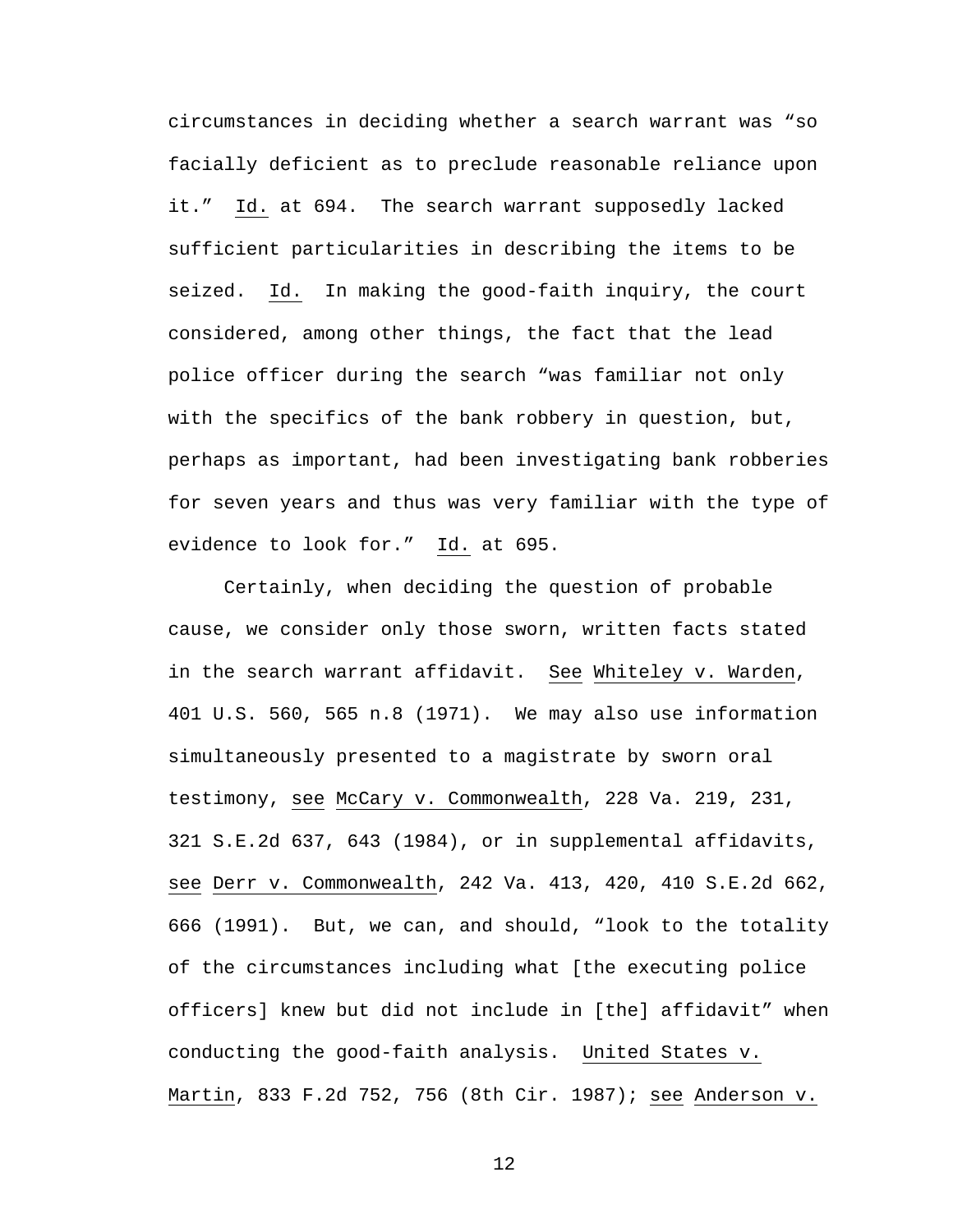Creighton, 483 U.S. 635, 641 (1987) (explaining that when assessing the good faith of a police officer who conducted a warrantless search, "the determination whether it was objectively legally reasonable to conclude that a given search was supported by probable cause or exigent circumstances will often require examination of the information possessed by the searching officials" and that the relevant question is objective though fact-specific).

Numerous courts have not confined their good-faith inquiry to the four corners of a search warrant affidavit. See, e.g., United States v. Frazier, 423 F.3d 526, 535-36 (6th Cir. 2005) ("[A] court reviewing an officer's good faith under Leon may look beyond the four corners of the warrant affidavit to information that was known to the officer and revealed to the issuing magistrate."); United States v. Procopio, 88 F.3d 21, 28 (1st Cir. 1996) (in assessing a police officer's good faith, the court looked beyond the four corners of the affidavit); United States v. Dickerson, 975 F.2d 1245, 1250 (7th Cir. 1992) (in applying the good-faith exception, the court found that the officers conducting the search had more than probable cause even though certain information in their possession had not been included in the affidavit for the search warrant); United States v. Curry, 911 F.2d 72, 78 (8th Cir. 1990) ("[I]n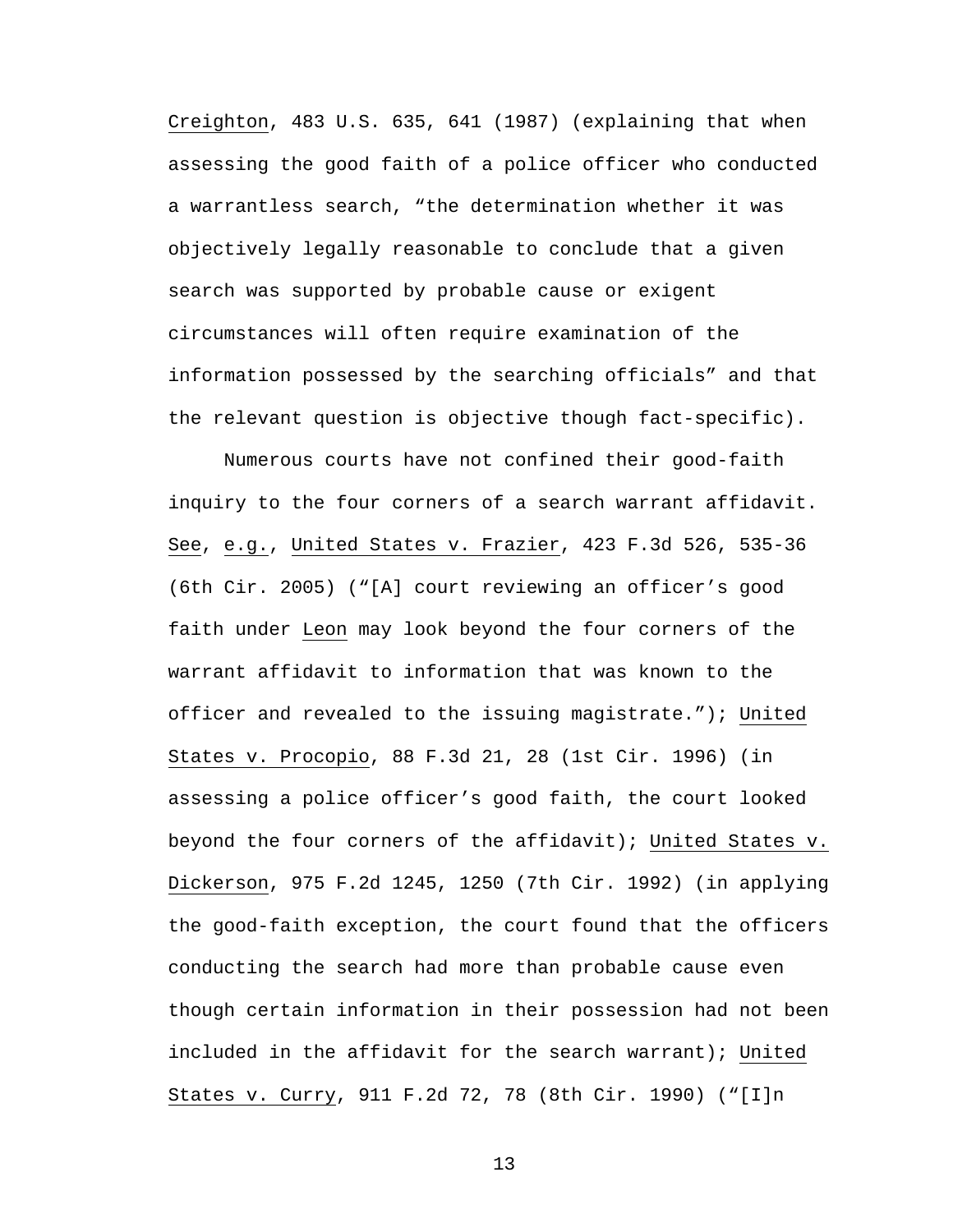assessing whether reliance on a search warrant was objectively reasonable under the totality of the circumstances, it is appropriate to take into account the knowledge that an officer in the searching officer's position would have possessed."); United States v. Taxacher, 902 F.2d 867, 872 (11th Cir. 1990) (in ascertaining whether the good-faith exception applies, the totality of the circumstances may be considered (citing Leon, 468 U.S. at 922 n.23)); United States v. Buck, 813 F.2d 588, 592-93 (2d Cir. 1987) (court went beyond the four corners of the affidavit in making the good-faith inquiry); Sims v. State, 969 S.W.2d 657, 660 (Ark. 1998) ("[W]hen assessing good faith, we can and must look to the totality of the circumstances, including what the affiant knew, but did not include in his affidavit."); Williams v. State, 528 N.E.2d 496, 500 (Ind. Ct. App. 1988) (looking to the totality of the circumstances when applying the good-faith exception to determine reliability of an informant); Moore v. Commonwealth, 159 S.W.3d 325, 328 (Ky. 2005) ("Considering all of the circumstances, including information known to the police officer and not set forth in the affidavit, it is readily apparent that the officer acted in good faith and in accordance with the [good-faith] exception."); State v. Varnado, 675 So.2d 268, 270 (La.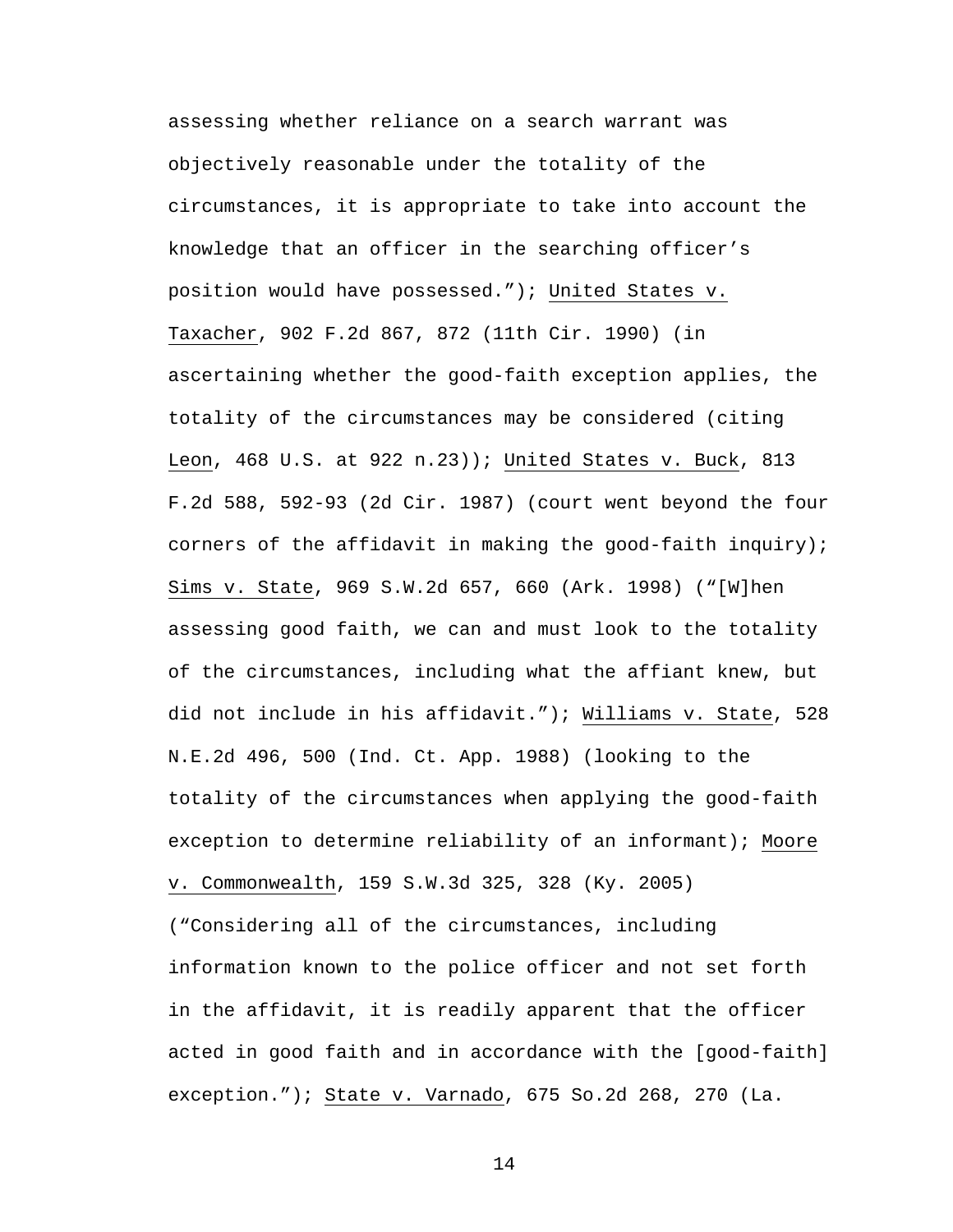1996) ("The reasonableness inquiry under Leon is an objective one which turns on the totality of the circumstances surrounding the issuance of the warrant."); State v. Edmonson, 598 N.W.2d 450, 461 (Neb. 1999) (a court, "in assessing the good faith of an officer's conducting a search pursuant to a warrant,. . . must look to the totality of the circumstances surrounding the issuance of the warrant, including information not contained within the four corners of the affidavit"); Moffett v. State, 716 S.W.2d 558, 566 (Tex. Ct. App. 1986) (holding that the Leon test for whether evidence is admissible "is an objective one; whether, considering all the circumstances, a reasonably well-trained officer would have known that the search was illegal despite the magistrate's authorization").

 A good-faith analysis that takes into account the totality of the circumstances is entirely consistent with the purposes of the exclusionary rule and the good-faith exception. Edmonson, 598 N.W.2d at 460-61. The purpose of the exclusionary rule is to "deter police misconduct rather than to punish the errors of judges and magistrates." Leon, 468 U.S. at 916. "This deterrent is absent where an officer, acting in objective good faith, obtains a search warrant from a magistrate and acts within the scope of the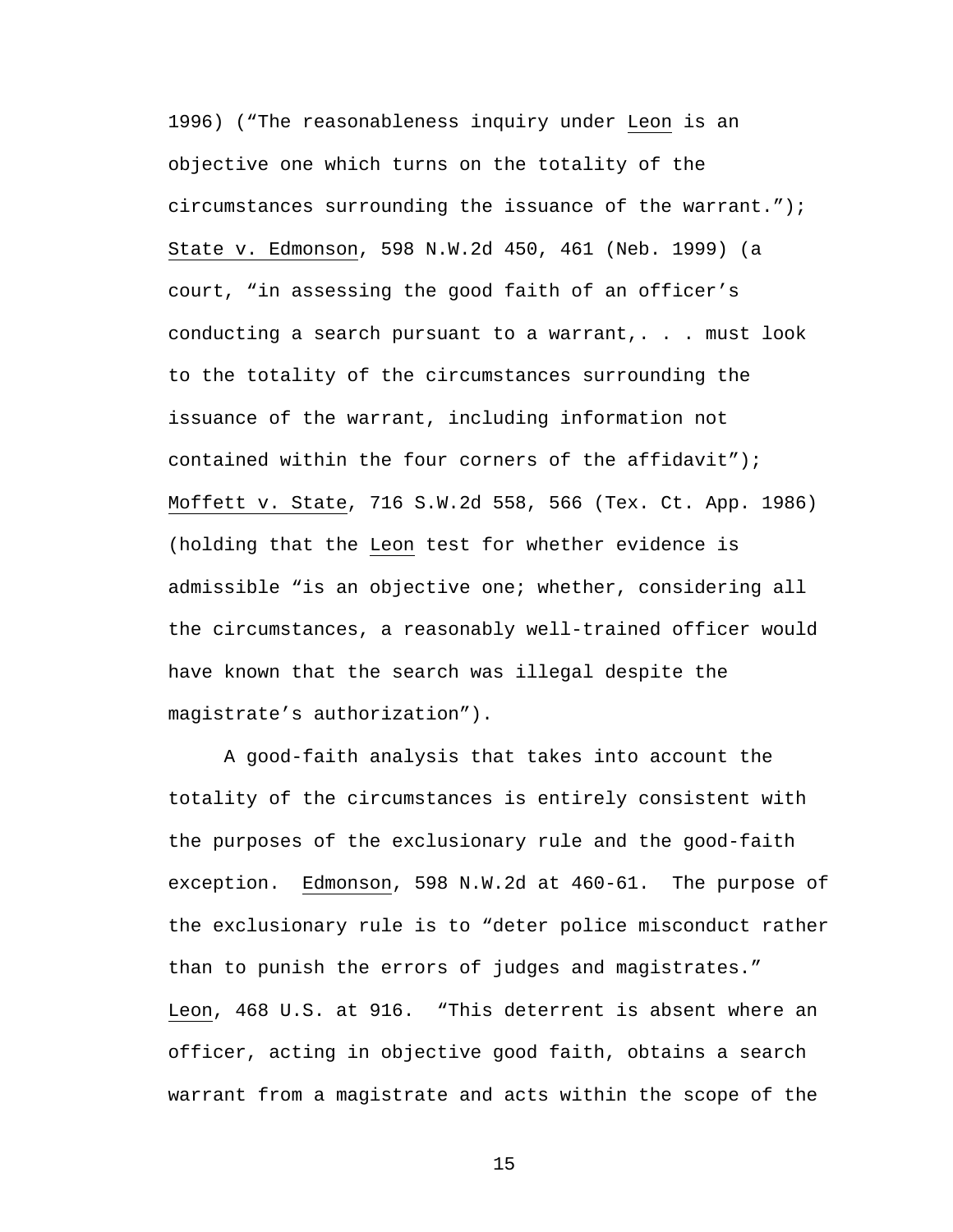warrant." Derr, 242 Va. at 422, 410 S.E.2d at 667; accord Ward, 273 Va. at 222, 639 S.E.2d at 274; Polston v. Commonwealth, 255 Va. 500, 503, 498 S.E.2d 924, 925 (1998).

"The deterrent purpose of the exclusionary rule necessarily assumes that the police have engaged in willful, or at the very least negligent, conduct which has deprived the defendant of some right. By refusing to admit evidence gained as a result of such conduct, the courts hope to instill in those particular investigating officers, or in their future counterparts, a greater degree of care toward the rights of an accused. Where the official action was pursued in complete good faith, however, the deterrence rationale loses much of its force."

United States v. Peltier, 422 U.S. 531, 539 (1975) (quoting Michigan v. Tucker, 417 U.S. 433, 447 (1974)). "In short, where the officer's conduct is objectively reasonable, 'excluding the evidence will not further the ends of the exclusionary rule in any appreciable way; for it is painfully apparent that . . . the officer is acting as a reasonable officer would and should act in similar circumstances.' " Leon, 468 U.S. at 919-20 (quoting Stone v. Powell, 428 U.S. 465, 539-40 (1976) (White, J., dissenting)).

In recognition that the deterrent purpose of the exclusionary rule is not well-served when a police officer executes a search warrant in objective good faith, the Leon exception was designed "to limit the application of the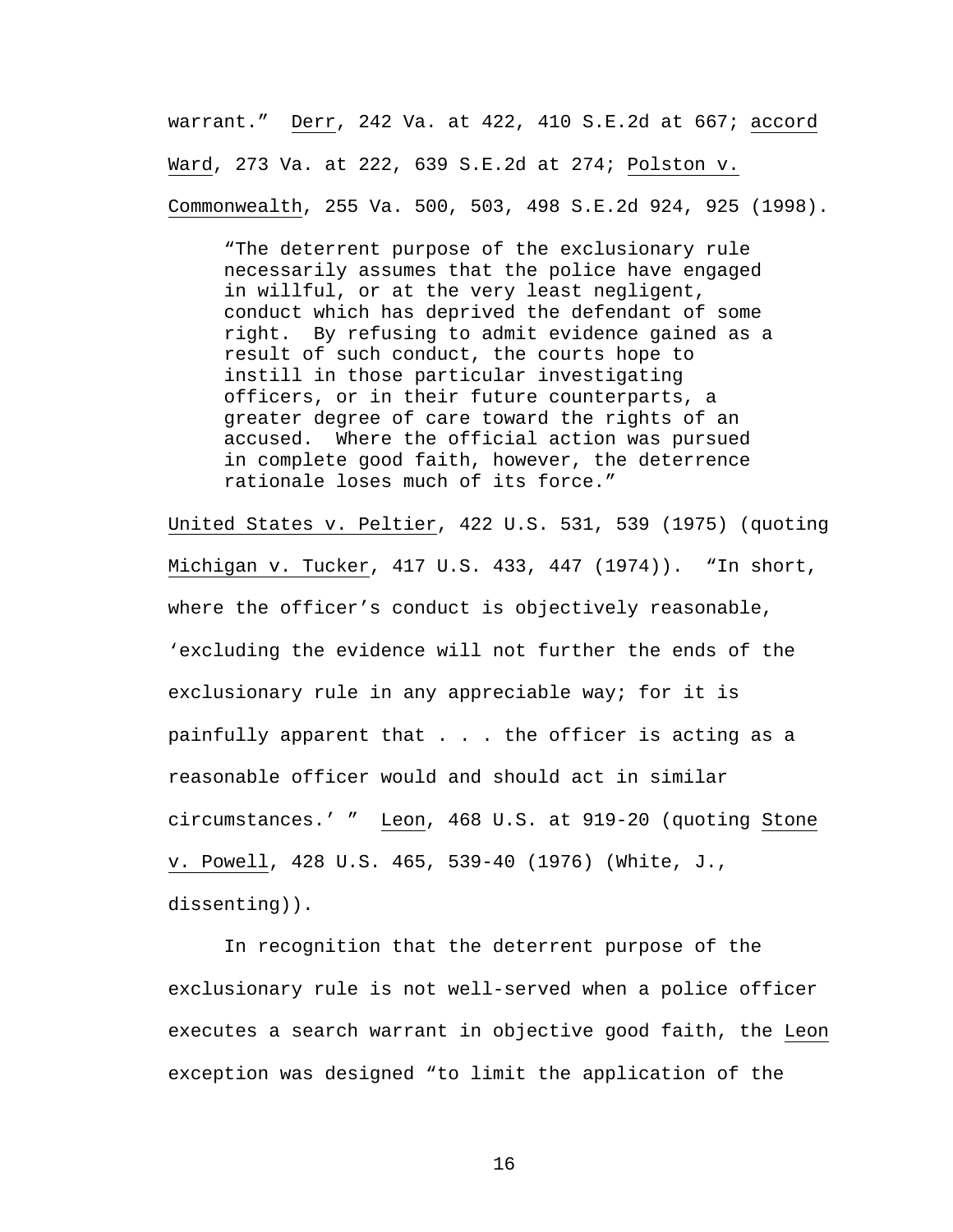exclusionary rule to those instances when it will most effectively serve to deter police misconduct." Edmonson, 598 N.W.2d at 461. The purpose of the good-faith exception is, therefore, best accomplished by looking at the totality of the circumstances surrounding the issuance and execution of the search warrant. Id.While the totality of the circumstances does not include the subjective beliefs of police officers who seize evidence pursuant to a subsequently invalidated search warrant, see Leon, 468 U.S. at 922 n.23, it does, at a minimum, take into account information known to police officers that was not included in the search warrant affidavit. To confine the good-faith analysis to the facts set forth in the four corners of the search warrant affidavit (even if the analysis also considers additional information presented to the magistrate) changes the focus of the inquiry from the objective good faith of a reasonably well-trained police officer to a magistrate's determination of probable cause. It also leads to the exclusion of competent evidence in the prosecution's case in chief even though reasonably welltrained police officers acted in objective good-faith reliance on a search warrant. This approach undermines the purposes of both the exclusionary rule and its good-faith exception.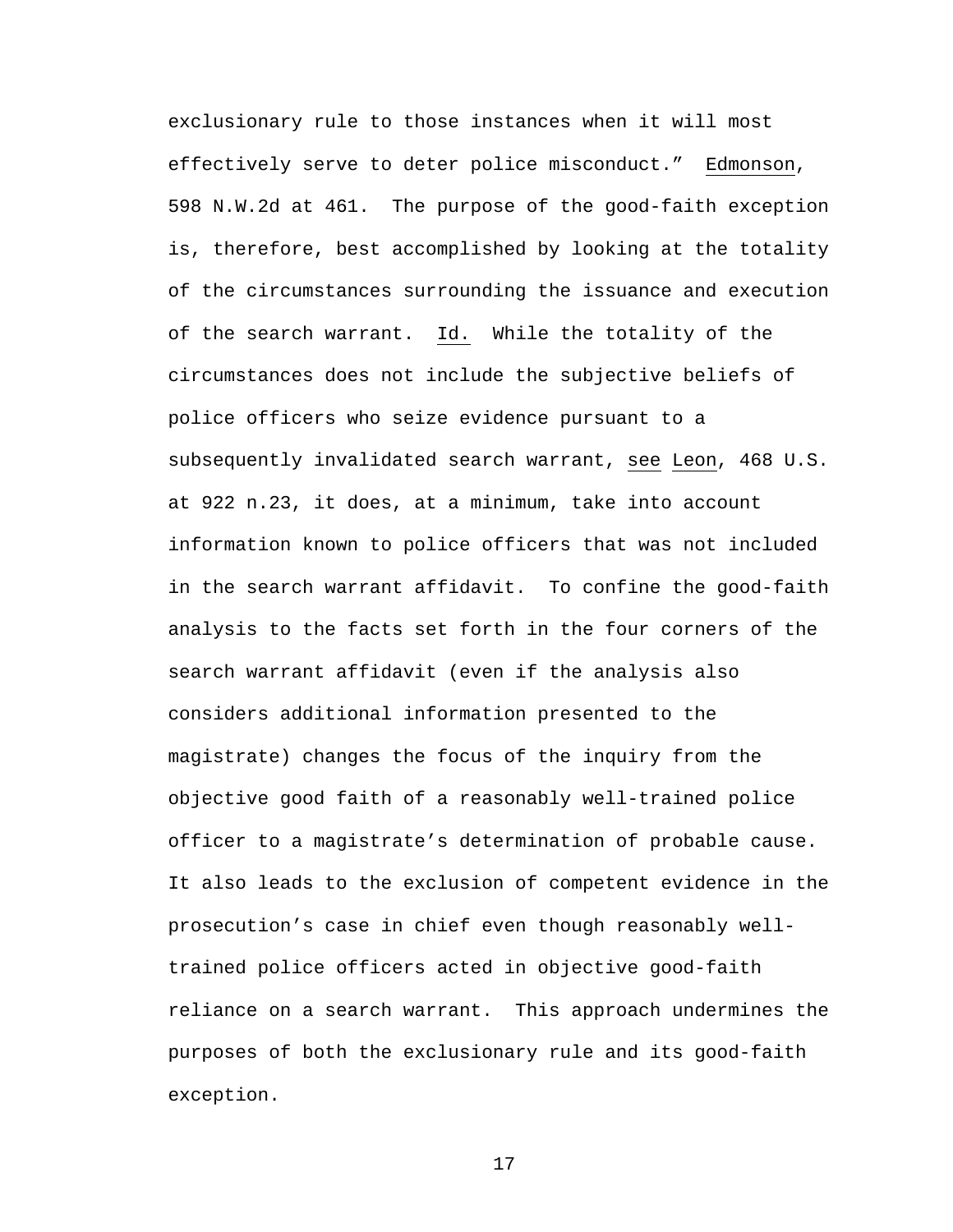We thus conclude that the totality of the circumstances should be considered when deciding the question of good faith. In the case before us, those circumstances include "the knowledge that an officer in the searching officer's position would have possessed," Curry, 911 F.2d at 78, i.e., a police officer with knowledge of the facts Barker possessed. Barker executed the criminal complaint. Thus, he certainly knew what information the complaint contained. He also participated in the search of Adams' residence. Thus, the sworn, written facts set forth in the criminal complaint comprise part of the total circumstances surrounding the issuance and execution of the search warrant that we should consider in making the goodfaith inquiry. That brings us to the next question: Does the Leon good-faith exception apply in this case?

#### B. Good-Faith Exception

"An officer's decision to obtain a warrant is prima facie evidence that he or she was acting in good faith." United States v. Koerth, 312 F.3d 862, 868 (7th Cir. 2002); see also Leon, 468 U.S. at 921 n.21. "Searches pursuant to a warrant will rarely require any deep inquiry into reasonableness, for a warrant issued by a magistrate normally suffices to establish that a law enforcement officer has acted in good faith in conducting the search."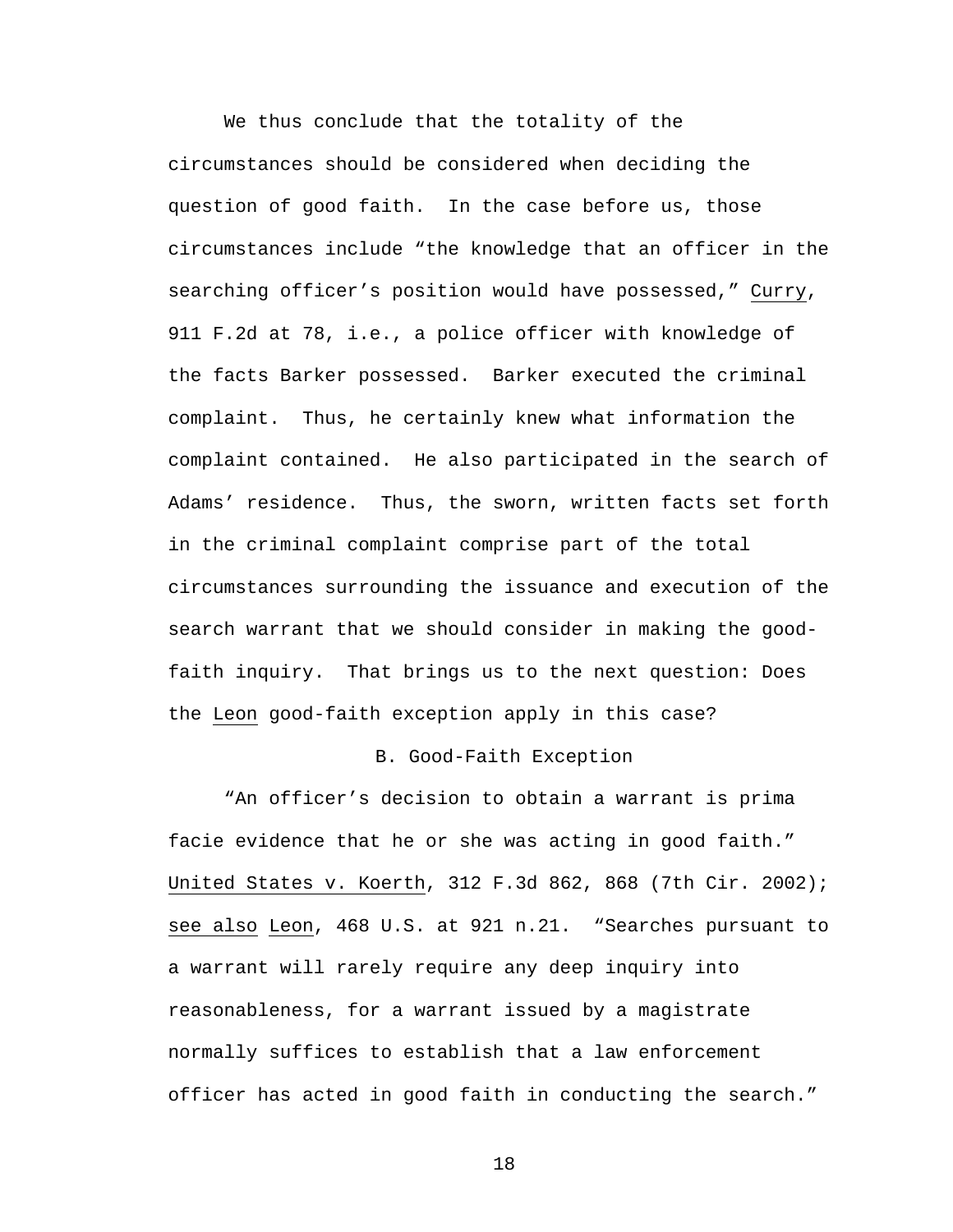Leon, 468 U.S. at 922 (internal quotation marks, citations and brackets omitted); accord United States v. Carpenter, 341 F.3d 666, 669 (8th Cir. 2003). As we explained in Polston, "[i]n Leon, the United States Supreme Court held that 'suppression of evidence obtained pursuant to a warrant should be ordered only on a case-by-case basis and only in those unusual cases in which exclusion will further the purposes of the exclusionary rule.' " 255 Va. at 503, 498 S.E.2d at 925 (quoting Leon, 468 U.S. at 918); see also Sheppard, 468 U.S. at 987-88.

Furthermore, the standard by which to decide whether probable cause existed for a search warrant is considerably different from the test to determine if an officer acted in good faith. The showing of an "objectively reasonable belief" that probable cause existed under the good-faith exception is a significantly lesser standard than a showing of a "substantial basis" for upholding a magistrate's determination of probable cause. See United States v. Hython, 443 F.3d 480, 484 (6th Cir. 2006) ("The showing required to establish that reliance was 'objectively reasonable' is less than the 'substantial basis' showing required to establish probable cause.") (quoting United States v. Carpenter, 360 F.3d 591, 595 (6th Cir. 2004)). "In fact, Leon states that the third circumstance[, the one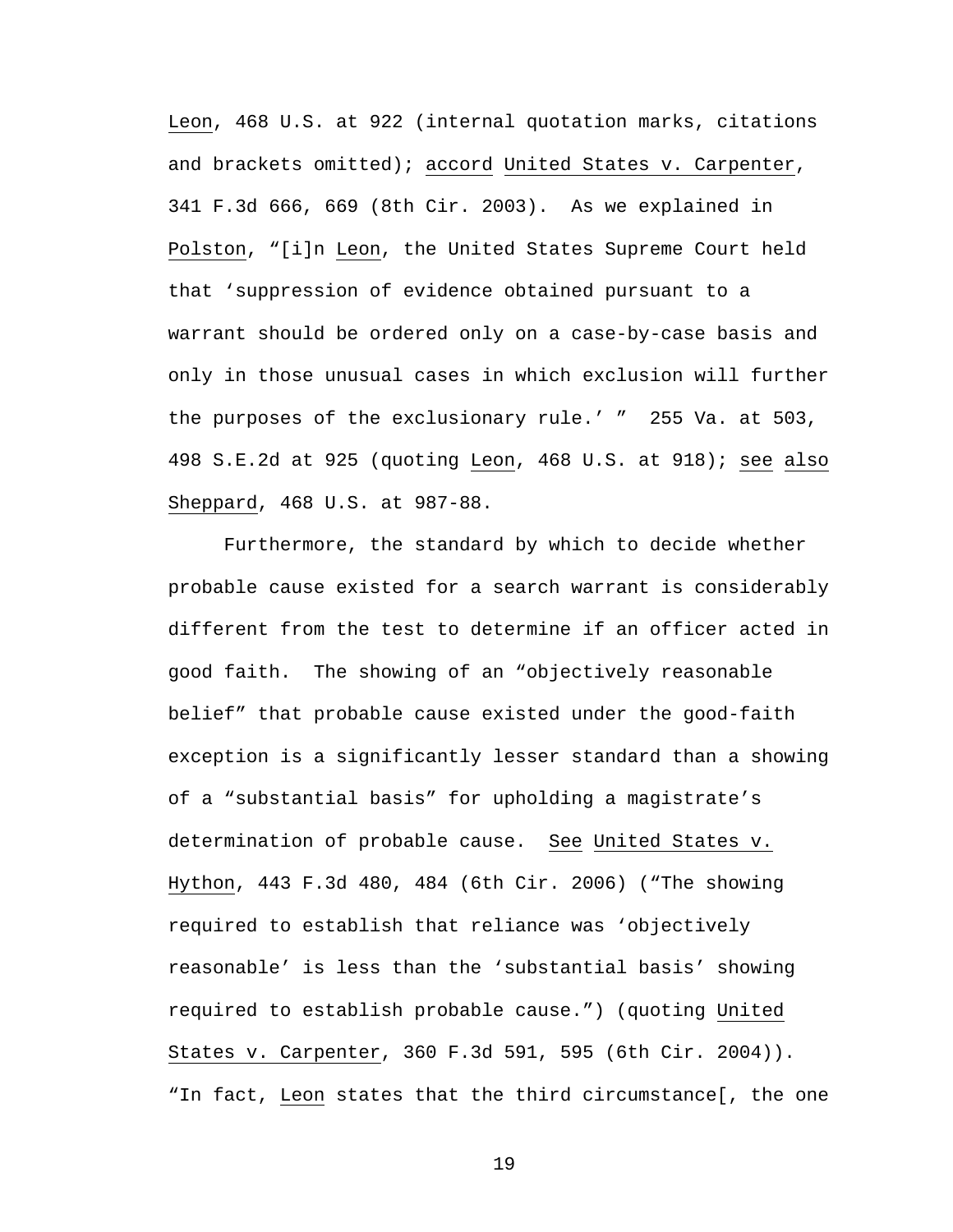upon which the defendant relies,] prevents a finding of objective good faith only when an officer's affidavit is 'so lacking in indicia of probable cause as to render official belief in its existence entirely unreasonable.' " United States v. Bynum, 293 F.3d 192, 195 (4th Cir. 2002) (quoting Leon, 468 U.S. at 923) (emphasis added). " 'Entirely unreasonable' is not a phrase often used by the Supreme Court." Carpenter, 341 F.3d at 670.

An officer also is not required to go behind a magistrate's probable cause determination to ascertain whether probable cause actually existed. See Sheppard, 468 U.S. at 989-90 ("[W]e refuse to rule that an officer is required to disbelieve a judge who has just advised him, by word and by action, that the warrant he possesses authorizes him to conduct the search he has requested."); Buck, 813 F.2d at 593 ("The exclusionary rule's deterrent function is not served by penalizing officers who rely upon the objectively reasonable legal conclusions of an issuing judge."). The United States Supreme Court in Leon made this point explicit:

It is the magistrate's responsibility to determine whether the officer's allegations establish probable cause and, if so, to issue a warrant comporting in form with the requirements of the Fourth Amendment. In the ordinary case, an officer cannot be expected to question the magistrate's probable-cause determination or his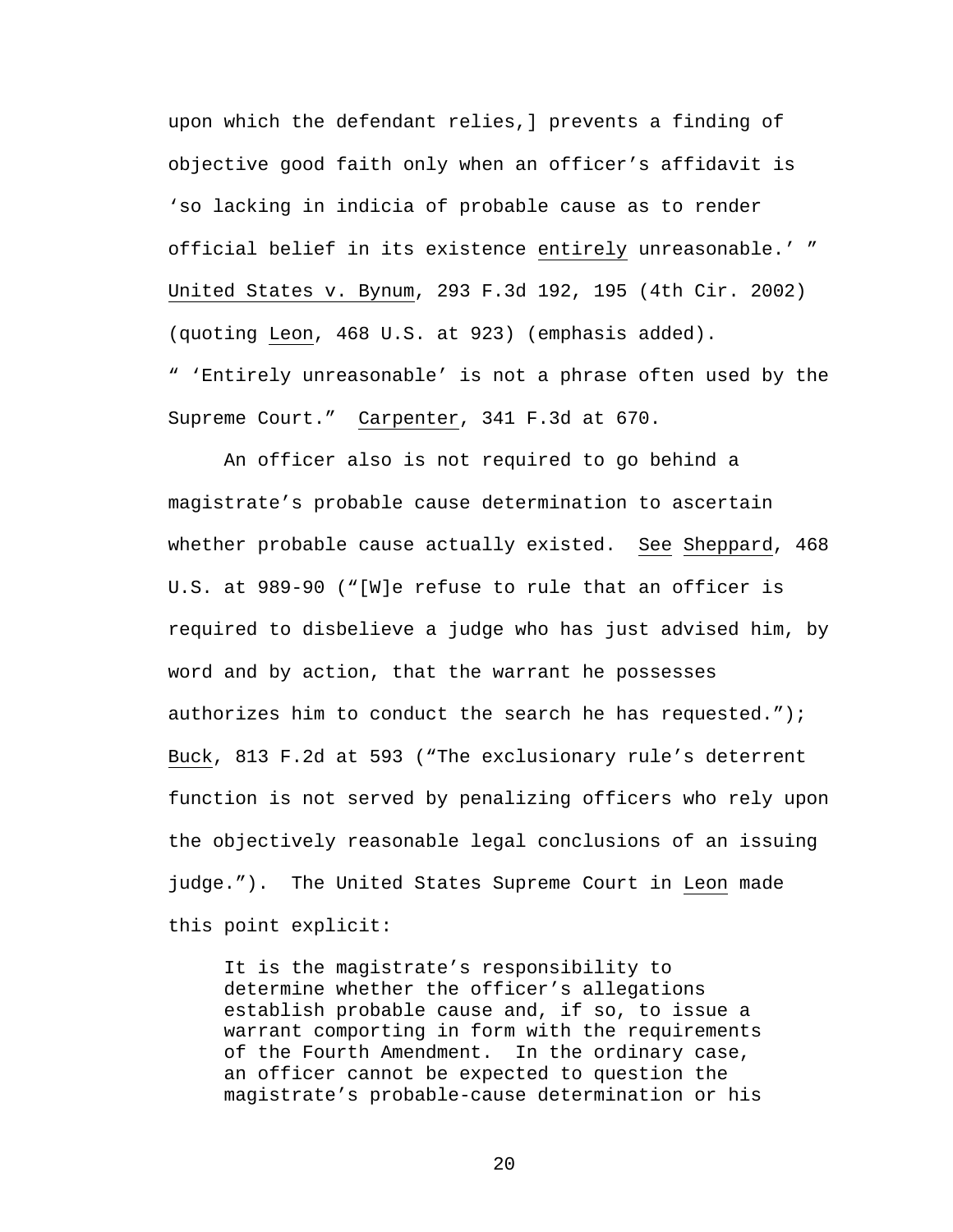judgment that the form of the warrant is technically sufficient. "[Once] the warrant issues, there is literally nothing more the policeman can do in seeking to comply with the law." Penalizing the officer for the magistrate's error, rather than his own, cannot logically contribute to the deterrence of Fourth Amendment violations.

Leon, 468 U.S. at 921 (alteration in original) (citation omitted).

In this case, the Commonwealth conceded that the affidavit for the search warrant lacked a sufficient factual nexus between the items sought and the residence to be searched to establish probable cause. Irrespective of whether that concession was correct, the circuit court's legal conclusion to that effect is the law of this case. However, the totality of the circumstances, meaning the sworn, written facts in the criminal complaint along with those in the search warrant affidavit, fully support a finding that the executing officers acted in good-faith. In other words, "the record does not reflect that the executing officers knew or should have reasonably known that their reliance on the warrant was objectively unreasonable." Ward, 273 Va. at 224, 639 S.E.2d at 275.

The search warrant affidavit described in detail the residence to be searched and the items sought. It also specifically stated that the residence was located in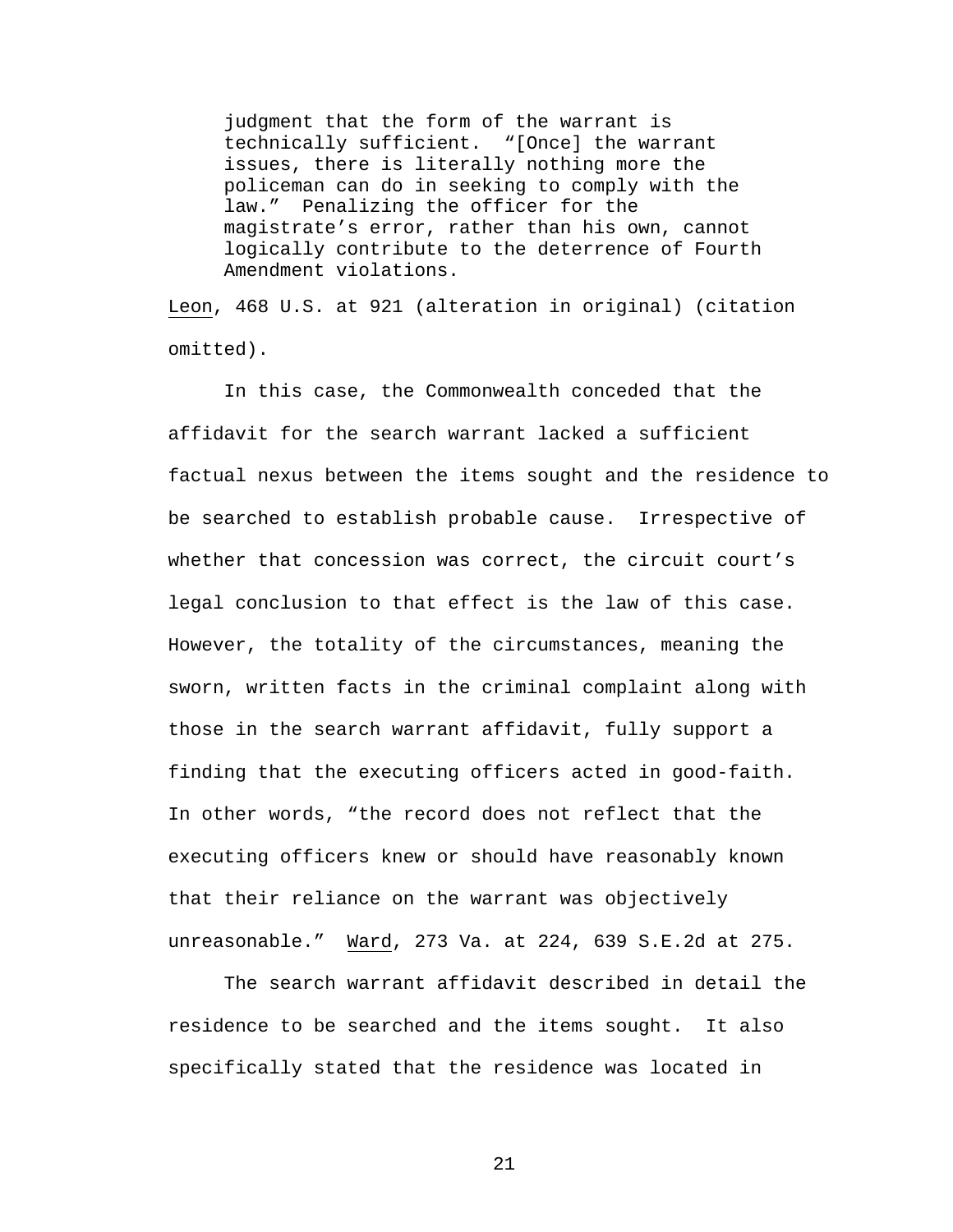"Virginia Oaks [Court]" and that "Christopher Junior Hairston received [the] gunshot wound while he was on Virginia Oaks [Court]." We know from the criminal complaint that Adams shot Hairston and that the incident occurred on Virginia Oaks Court. The criminal complaint also lists Adams' address as "101 Va. Oaks Ct. Ridgeway, Va." Notably, the search warrant authorized a search of the residence located at "101 Virginia Oaks."<sup>[4](#page-21-0)</sup> Armed with this information, "a reasonably well trained officer would [not] have known that the search was illegal despite the magistrate's authorization." Leon, 468 U.S. at 922 n.23.

Even if we restrict our analysis to the four corners of the search warrant affidavit as Adams urges us to do, we reach the same conclusion. The affidavit was not a "barebones" affidavit. United States v. Weaver, 99 F.3d 1372, 1378 (6th Cir. 1996) ("An affidavit that states suspicions, beliefs, or conclusions, without providing some underlying

<span id="page-21-0"></span> $\overline{\phantom{a}}$  $4$  The fact that the magistrate issued the search warrant for the residence located at "101 Virginia Oaks" demonstrates that the magistrate considered the information in the criminal complaint when deciding whether probable cause existed for issuance of the search warrant. Approximately nineteen minutes after he executed the criminal complaint, Barker submitted the affidavit for the search warrant to the same magistrate. Common sense tells us that the magistrate remained cognizant of the information in the criminal complaint when determining whether probable cause existed for issuance of the search warrant.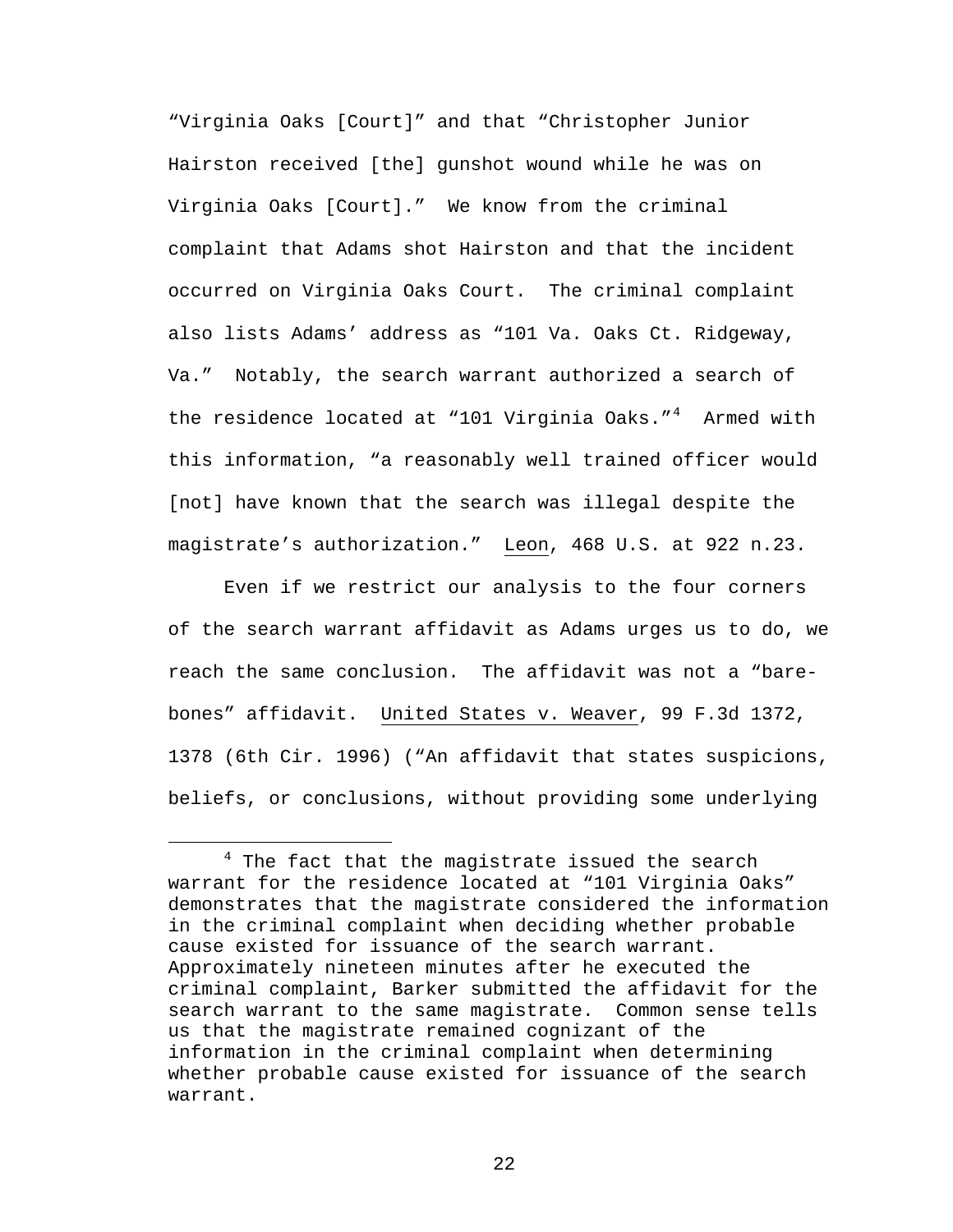factual circumstances regarding veracity, reliability, and basis of knowledge, is a 'bare-bones' affidavit."). The affidavit stated facts, not mere suspicions or conclusions, and provided a "minimally sufficient nexus between the illegal activity and the place to be searched to support an officer's good-faith belief in the warrant's validity." Carpenter, 360 F.3d at [5](#page-22-0)96.<sup>5</sup> The affidavit described the residence to be searched and the items sought with particularity. It also recounted the fact that Adams and Hairston were arguing when Hairston was fatally shot on Virginia Oaks Court. And, the search warrant authorized a search of the residence located at "101 Virginia Oaks." It is not difficult to read the affidavit and fail to realize that Barker did not supply the one additional fact stating that Adams resided at 101 Virginia Oaks Court. Thus, we conclude that Barker and the other police officers conducting the search had the objectively reasonable belief that the affidavit established probable cause for the

i

<span id="page-22-0"></span><sup>5</sup> In Carpenter, the court concluded that "[t]he facts that marijuana was growing 'near' the residence and that a road ran nearby [fell] short of establishing the required nexus between the . . . residence [to be searched] and evidence of marijuana manufacturing." 360 F.3d at 594. Nevertheless, the court concluded that "the affidavit was not completely devoid of any nexus between the residence and the marijuana" and that the good-faith exception therefore applied. Id. at 595-96.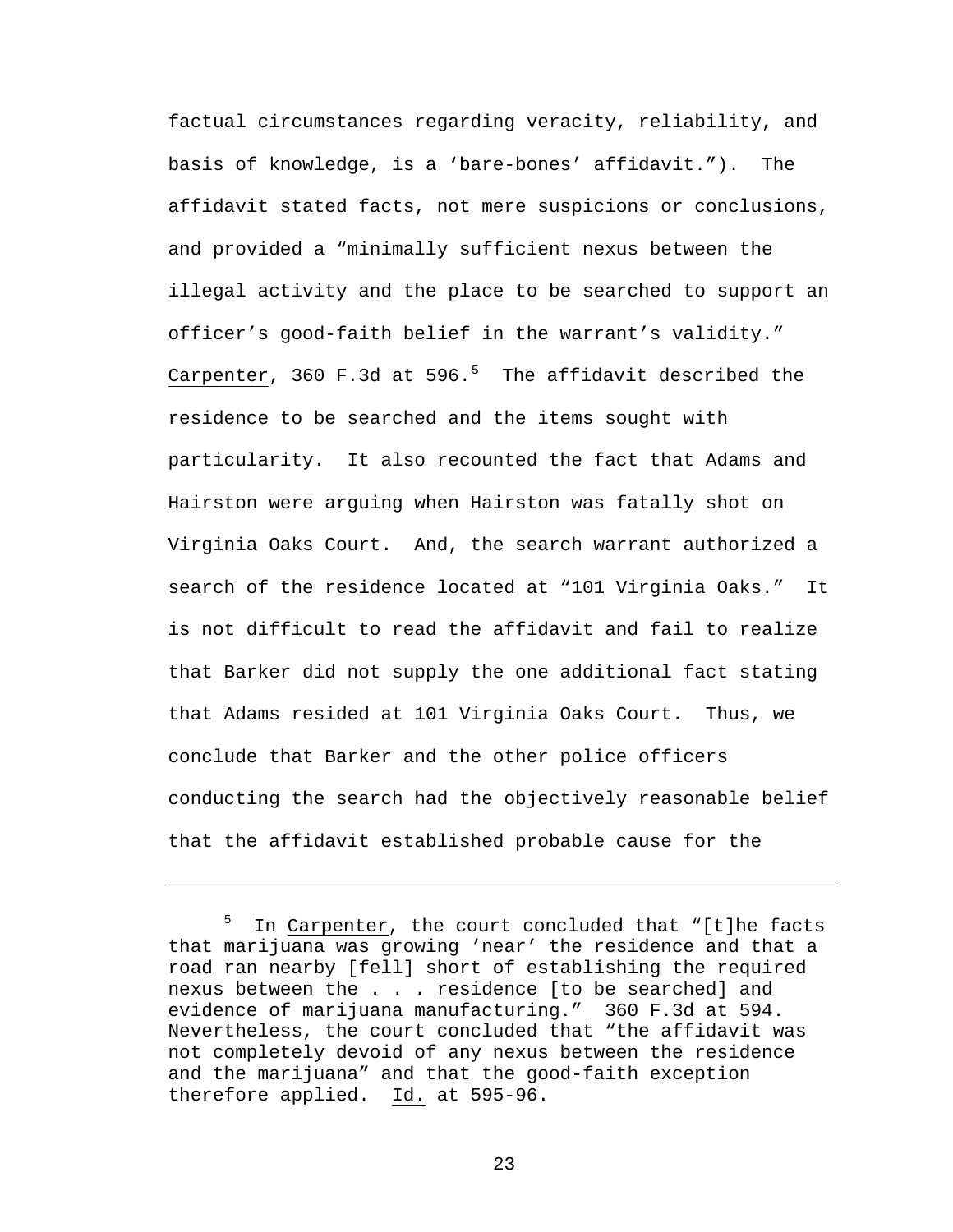search. We cannot conclude that the affidavit was "so lacking in indicia of probable cause as to render official belief in its existence entirely unreasonable."<sup>[6](#page-23-0)</sup> Leon, 468 U.S. at 923.

To hold otherwise would require police officers to possess the skills and understanding of a trained lawyer and further require them to go behind a magistrate's determination of probable cause and make their own decision as to whether probable cause in fact exists. But, "[w]e realize that search warrants 'are normally drafted by nonlawyers in the midst and haste of a criminal investigation.' " Drumheller v. Commonwealth, 223 Va. 695, 698, 292 S.E.2d 602, 604 (1982) (quoting United States v. Ventresca, 380 U.S. 102, 108 (1965)). Furthermore, it is beyond dispute that "police officers are not expected to be lawyers" and thus are not required to possess the knowledge of a trained attorney in making the objective determination that an affidavit supports a finding of probable cause by a magistrate. Scarbrough v. Myles, 245 F.3d 1299, 1303 n.8 (11th Cir. 2001); see also Davis v. Scherer, 468 U.S. 183,

i<br>Li

<span id="page-23-0"></span><sup>&</sup>lt;sup>6</sup> In light of our conclusion that the search warrant affidavit alone justifies application of the good-faith exception, it is not necessary to address Adams' assertion that the Court of Appeals erred by sua sponte relying on the criminal complaint along with the affidavit.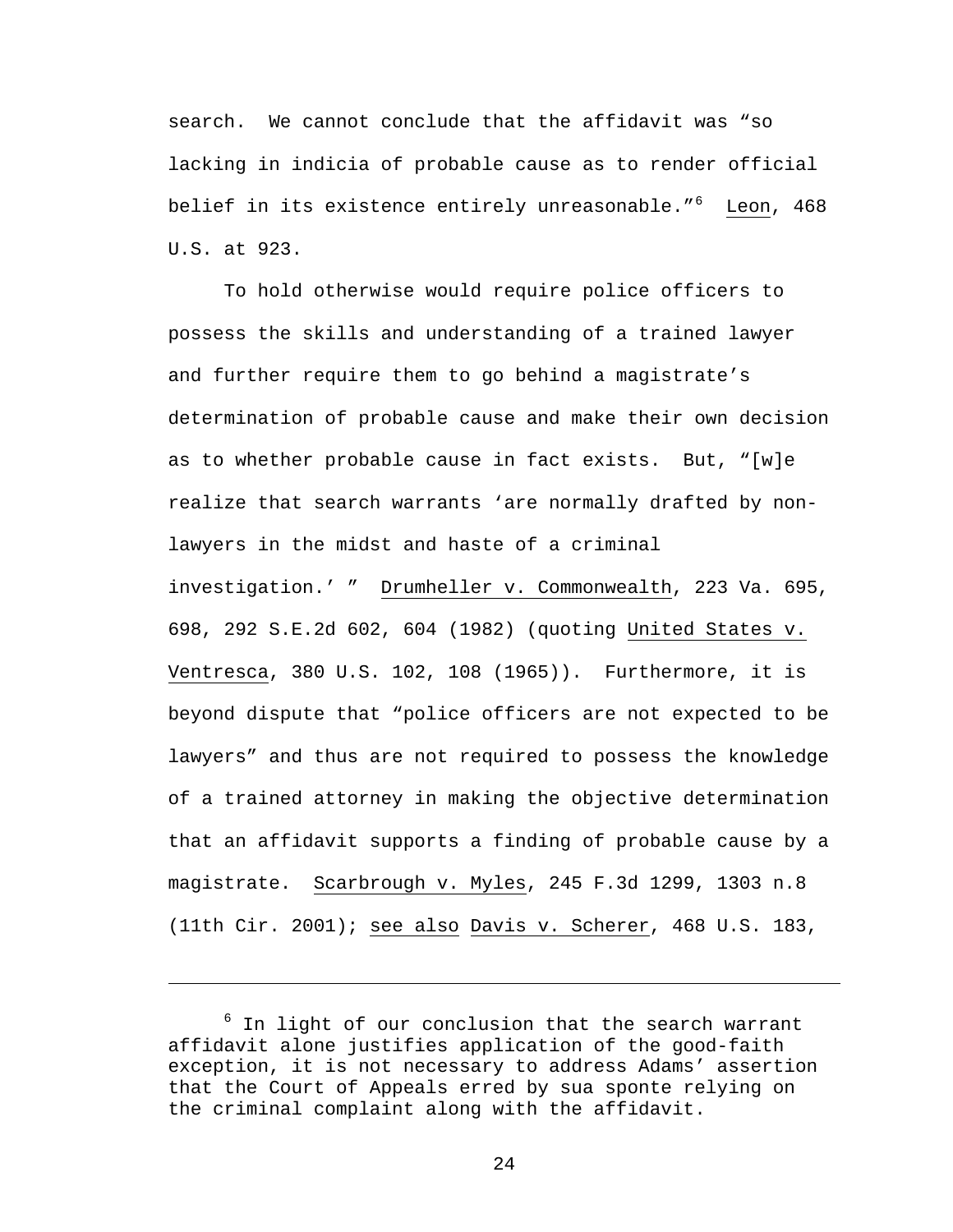196 n.13 (1984) (stating that it is unfair and impracticable to hold public officials to the same standard of understanding as trained lawyers).

In sum, none of the evils identified in Leon that render the good-faith exception inapplicable are present in this case. See Polston, 255 Va. at 504, 498 S.E.2d at 926. For these reasons, we conclude that the good-faith exception to the exclusionary rule applies and that the Court of Appeals therefore did not err in upholding the trial court's decision to admit into evidence the items seized during the search of Adams' residence. That conclusion brings us to the last issue.

## C. Hearsay Evidence

The trial court admitted, over Adams' hearsay objection, Barker's testimony concerning information contained in an "Uncle Mike's" gun and accessories catalogue. "Uncle Mike's" was the manufacturer of the two shoulder holsters seized during the search of Adams' residence. Barker testified that, according to "Uncle Mike's," the size 15 shoulder holster would fit a 9mm Glock pistol, which was the type of weapon used to shoot Hairston.

The Court of Appeals assumed, without deciding, that the trial court erred in admitting the challenged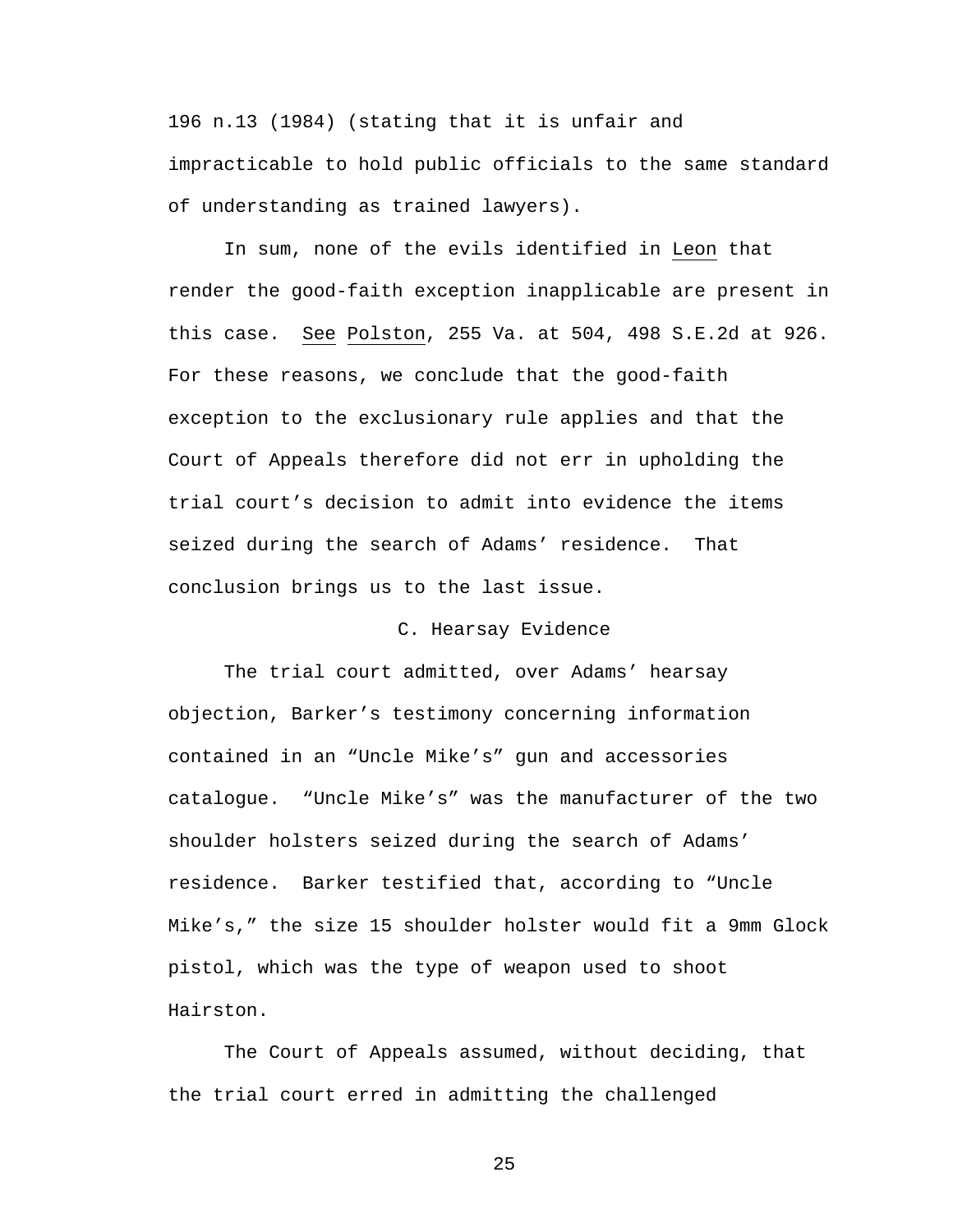testimony, but concluded that such error was harmless. Adams, 48 Va. App. at 753, 635 S.E.2d at 27. We agree. As the Court of Appeals noted, an eyewitness testified that Adams shot Hairston. Furthermore, 9mm cartridges matching those found near Hairston's body, along with a pistol cleaning kit suitable for a firearm of the same type and caliber used to shoot Hairston, were found during the search of Adams' residence.

The admission of the challenged testimony, if error, was nonconstitutional harmless error. The test for nonconstitutional harmless error states:

If, when all is said and done, the conviction is sure that the error did not influence the jury, or had but slight effect, the verdict and the judgment should stand . . . . But if one cannot say, with fair assurance, after pondering all that happened without stripping the erroneous action from the whole, that the judgment was not substantially swayed by the error, it is impossible to conclude that substantial rights were not affected. . . . If so, or if one is left in grave doubt, the conviction cannot stand.

Clay v. Commonwealth*,* 262 Va. 253, 260, 546 S.E.2d 728, 731-32 (2001) (omissions in original) (quoting Kotteakos v. United States, 328 U.S. 750, 764-65 (1946)); accord Billips v. Commonwealth, 274 Va. 805, 810, 652 S.E.2d 99, 102 (2007). Applying this test, we can say with assurance that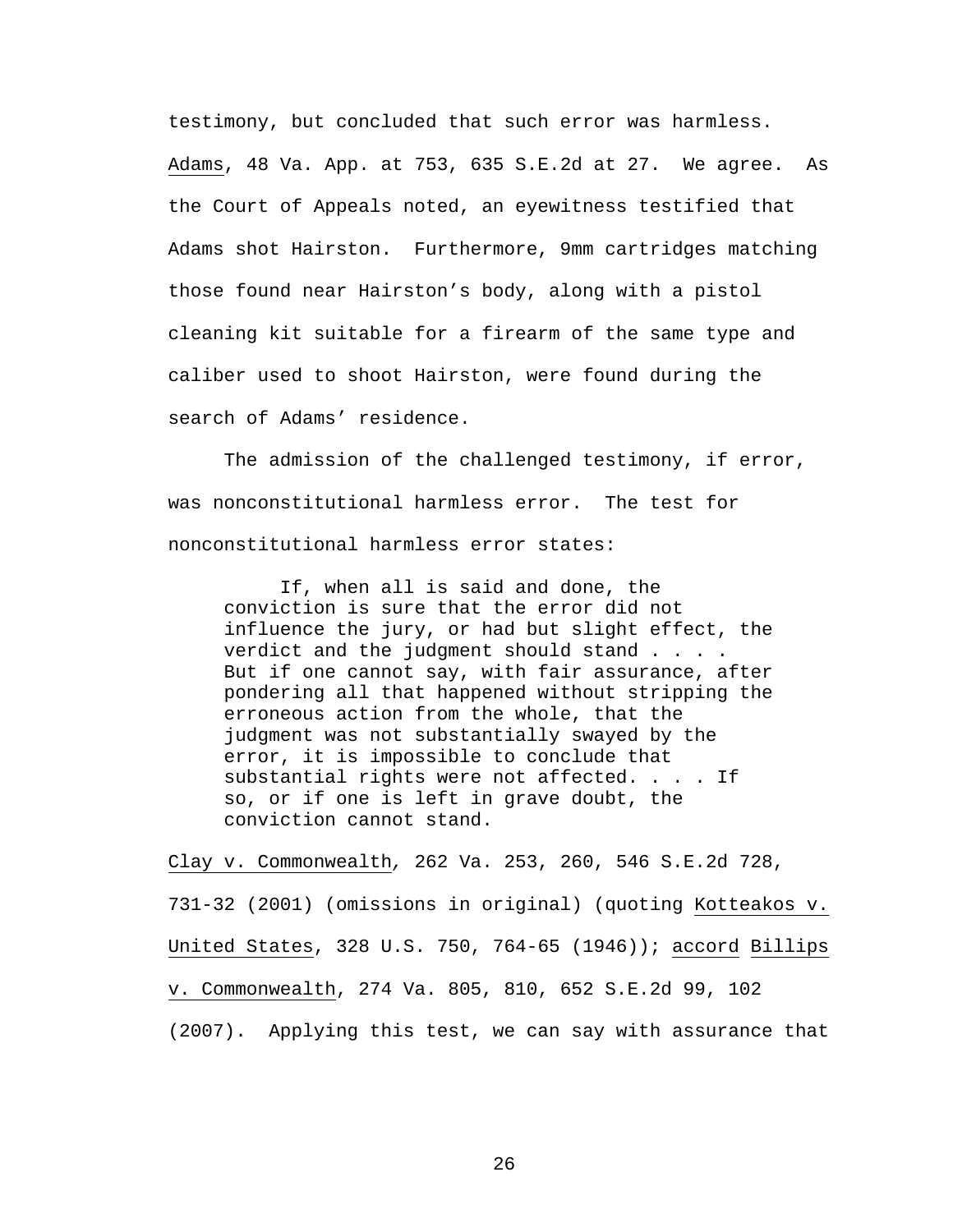the jury's verdict was not influenced by Barker's testimony about the information contained in the catalogue.

# III. CONCLUSION

 For these reasons, we will affirm the judgment of the Court of Appeals.

### Affirmed.

JUSTICE KOONTZ, with whom CHIEF JUSTICE HASSELL and JUSTICE KEENAN join, dissenting.

 I respectfully dissent. The issue in this case requires us to review the trial court's application of the good-faith exception to the exclusionary rule established by the United States Supreme Court in United States v. Leon, 468 U.S. 897 (1984). The specific focus of the issue, as it was presented in the trial court, is whether the affidavit supporting the search warrant in question was "so lacking in indicia of probable cause as to render official belief in its existence entirely unreasonable." Id. at 923. In my view, when the analysis properly is restricted to the issue as it was presented in the trial court, the result of the majority's decision today permits the search of a private residence solely because a crime allegedly occurred on the same street where the home was located. This result effectively strips the third component of the Leon good-faith exception of any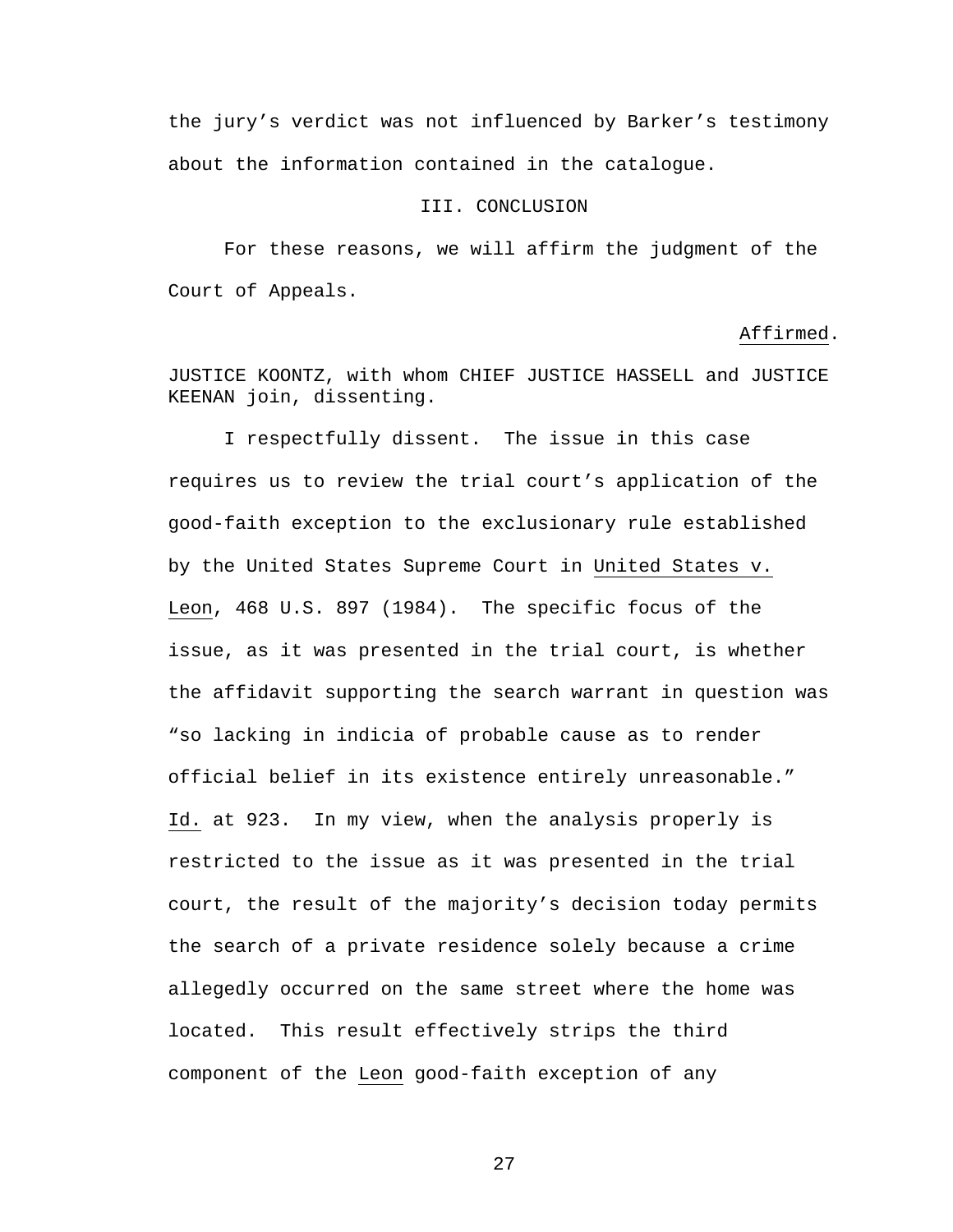substantive content, permitting the admission of evidence obtained from a search warrant that contains no indicia of probable cause.

 The facts of the case are undisputed and adequately recited in the majority opinion. Repetition of those facts here would unnecessarily add length to this dissent. Moreover, the parameters of the Leon good-faith exception and the application of the "totality of the circumstances" analysis of that exception are not my focus here. Indeed, if this case properly presented the issue of whether "the officer relied in good faith on evidence before the magistrate, as indicated in the written facts sworn to under oath contained in the [criminal] complaint and affidavit [for the search warrant]" as addressed sua sponte by the Court of Appeals, Adams v. Commonwealth, 48 Va. App. 737, 750, 635 S.E.2d 20, 26 (2006) (emphasis added), and now by the majority here, we would have been presented with an entirely different case.

However, such is simply not the case presented in this appeal. During the suppression hearing, the Commonwealth did not present any evidence that the magistrate had considered the complaint in conjunction with the affidavit when determining probable cause to issue the search warrant. Nor did the Commonwealth ask the trial court to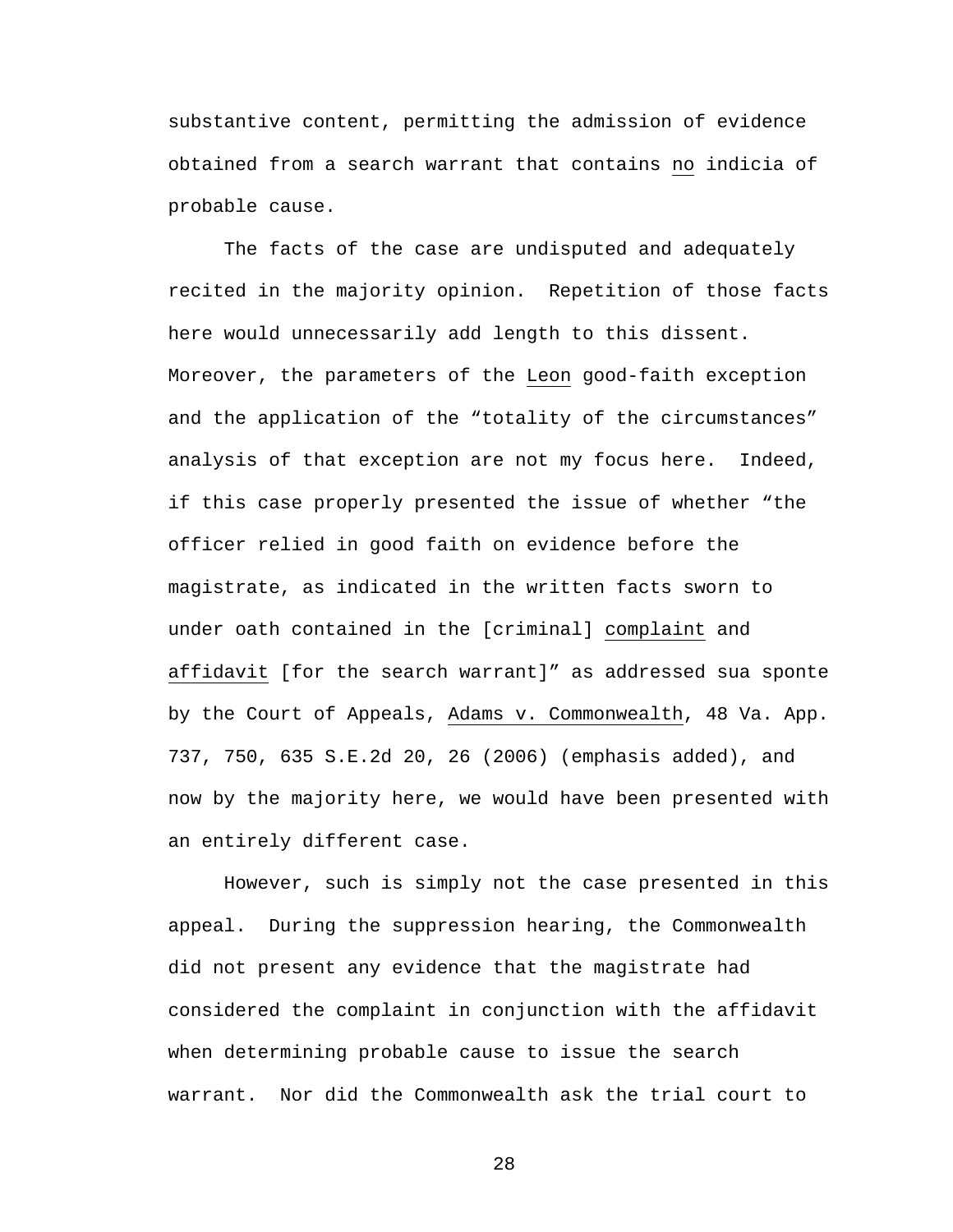consider either the magistrate's or the officer's knowledge of the facts contained in the complaint in order to determine whether the officer' reliance on the warrant was reasonable. Clearly, the Commonwealth did not choose to argue that the criminal complaint was part of the "totality of the circumstances" the trial court should consider in undertaking the Leon good-faith analysis. In short, the majority has essentially decided a case that is not before this Court by considering an argument that was never made to the trial court, cf. Jackson v. Commonwealth, 266 Va. 423, 436 n.1, 587 S.E.2d 532, 542 n.1 (2003) (holding that the Commonwealth may not assert an argument not presented below as a basis for upholding the trial court's judgment), and considering evidence that was not before the trial court in making its ruling, cf. Ward v. Charlton, 177 Va. 101, 107, 12 S.E.2d 791, 792 (1941) (holding that on appeal this Court is "limited to the record of the proceedings which have taken place in the lower court and have been there settled"). See also Woodfin v. Commonwealth, 236 Va. 89, 97-98, 372 S.E.2d 377, 382 (1988); Bryant v. Commonwealth, 189 Va. 310, 320, 53 S.E.2d 54, 59 (1949).

The majority's observation that "[c]ommon sense tells us that the magistrate remained cognizant of the information in the criminal complaint when determining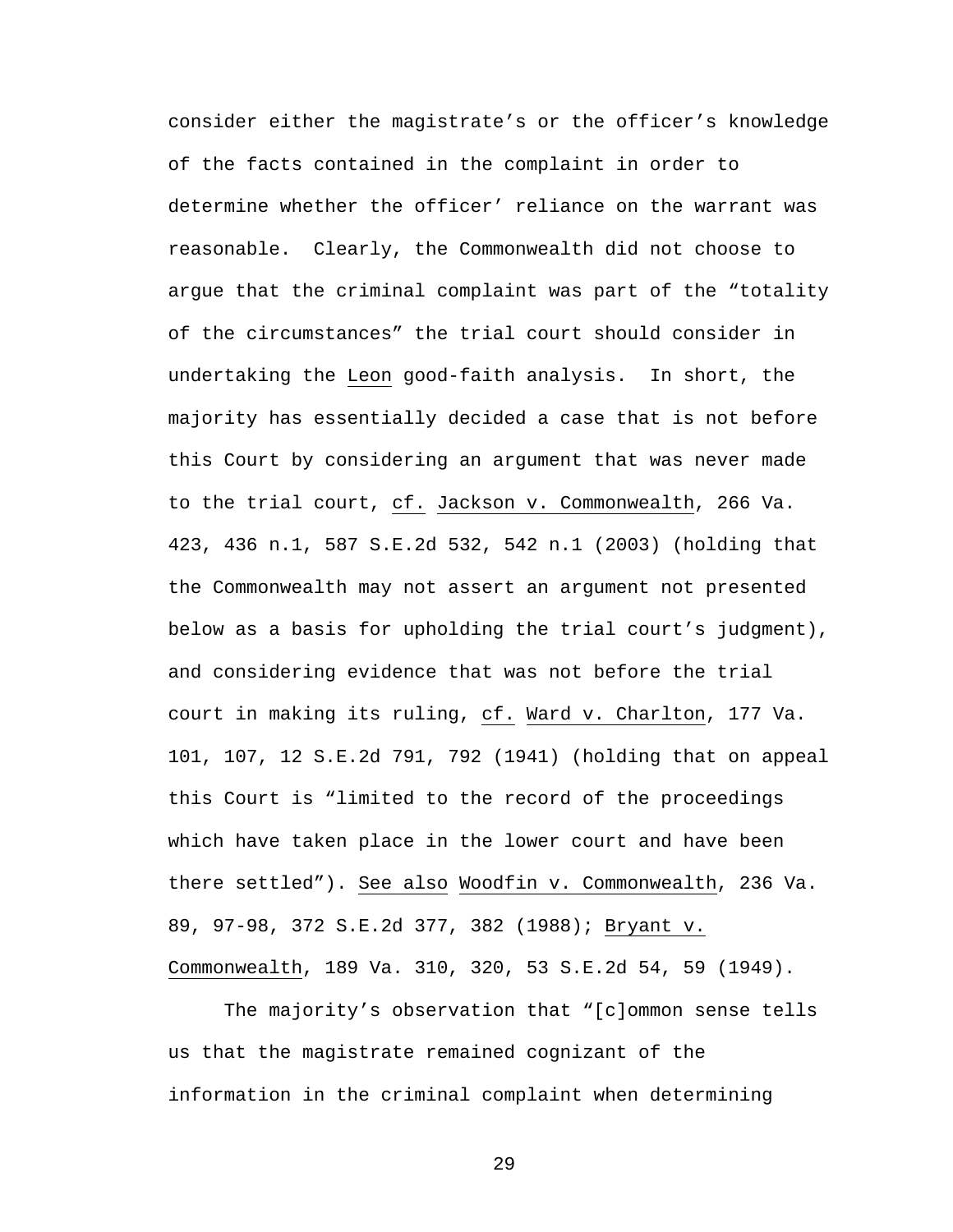whether probable cause existed for issuance of the search warrant" may be a valid observation of human nature. However, an appellate court should not have to speculate what "common sense" might suggest when the record adequately demonstrates what evidence the trial court actually considered. In this case, the trial court clearly restricted its consideration of the affidavit in addressing the Leon good-faith issue presented by the Commonwealth's evidence and supporting assertions.

In short, it is my view that the Court of Appeals erred by relying sua sponte on the facts asserted in the criminal complaint to support its determination that the trial court did not err in finding that the Leon good-faith exception should apply in this case. By asserting the correctness of the Court of Appeals' decision in that regard, the Commonwealth now presents to this Court an argument that perhaps it ought to have presented in the trial court, but one which it failed to make there and in the Court of Appeals. By giving heed to that argument, the majority is deciding a case that is not supported by the trial record to which we should confine our review. That record restricts our consideration to the issue whether the trial court erred in finding that evidence obtained through a search warrant, defective on its face, was nonetheless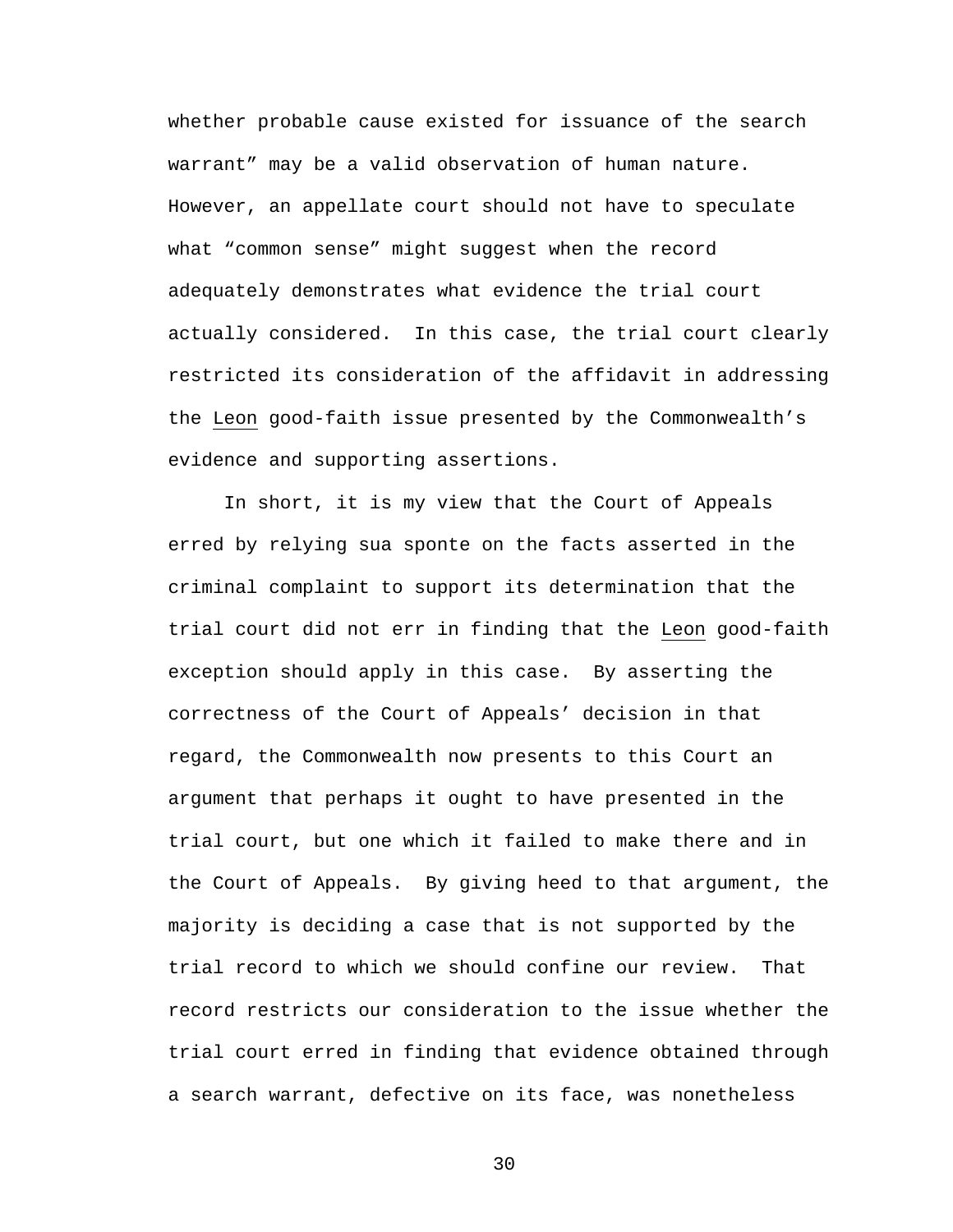admissible because the affidavit supporting the search warrant had sufficient indicia of probable cause to reasonably support the officer's belief in the warrant's validity.

 When, as here, an officer executes a search warrant that is not supported by probable cause, the officer's reliance on that warrant must be objectively reasonable for a court to conclude that the evidence seized is admissible because it was obtained in good faith. Leon, 468 U.S. at 922; Ward v. Commonwealth, 273 Va. 211, 223, 639 S.E.2d 269, 275 (2007); Polston v. Commonwealth, 255 Va. 500, 503- 04, 498 S.E.2d 924, 925-26 (1998); Derr v. Commonwealth, 242 Va. 413, 422-23, 410 S.E.2d 662, 667 (1991). However, if an affidavit is "so lacking in indicia of probable cause as to render official belief in its existence entirely unreasonable," a law enforcement officer may not claim that he served the warrant in good faith. Leon, 468 U.S. at 923; accord Ward, 273 Va. at 222-23, 639 S.E.2d at 274; Polston, 255 Va. at 503, 498 S.E.2d at 925-26; United States v. Carpenter, 360 F.3d 591, 595 (6th Cir. 2004); United States v. Perez, 393 F.3d 457, 461 (4th Cir. 2004). Thus, the issue before us is whether the law enforcement officer executing the present search warrant had an objectively reasonable basis for believing that the warrant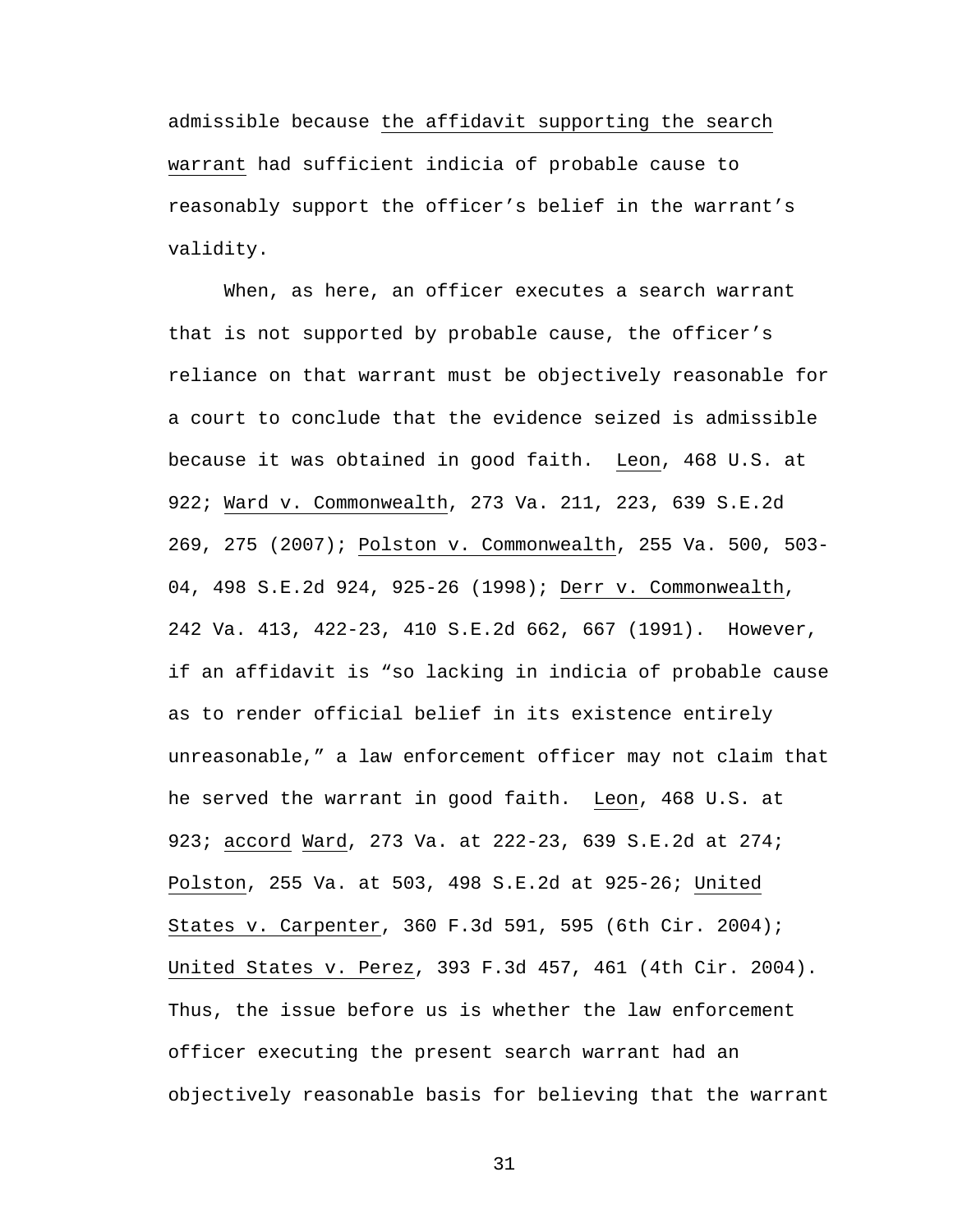was issued properly. See Leon, 468 U.S. at 923; Ward, 273 Va. at 223-24, 639 S.E.2d at 275; Polston, 225 Va. at 503- 04, 498 S.E.2d at 926-26.

The majority concludes that the search warrant and affidavit established a "minimally sufficient nexus" between the crime and the place to be searched. Yet, apart from stating this bare conclusion, the majority does not attempt to explain the purported nexus or identify any supporting factual basis for that conclusion.

The subjective beliefs or considerations of the officer executing the search warrant are irrelevant to the present analysis. As the Supreme Court stated in Leon, courts must "eschew inquiries into the subjective beliefs of law enforcement officers who seize evidence pursuant to a subsequently invalidated warrant." Id. at 923; see also Ward, 273 Va. at 224, 639 S.E.2d at 275. Under the majority's application of the Leon good-faith exception, however, officers would be permitted to act on supposition and subjective belief, using a warrant and affidavit lacking any stated nexus between a crime and a particular home to search that home merely because it is located near a crime scene.

In my view, the present affidavit is no better than a prohibited "bare bones" affidavit because it fails to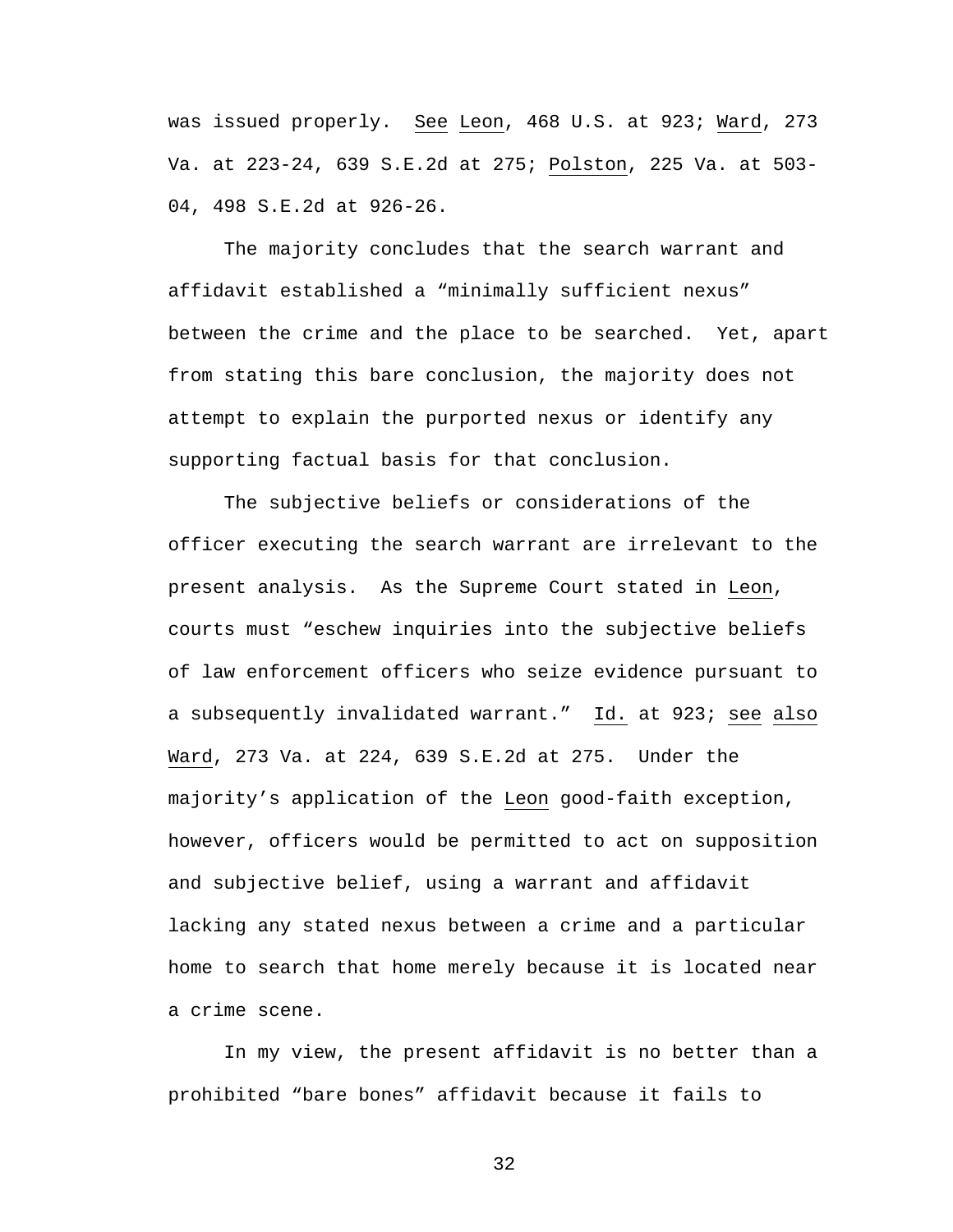provide any factual basis establishing a nexus between the crime and the residence searched, and requires an officer to rely on unstated suspicions, beliefs, and conclusions to provide that missing nexus. See United States v. Pope, 467 F.3d 912, 920 (5th Cir. 2006)(explaining that "bare bones" affidavits contain wholly conclusory statements and lack facts and circumstances from which a magistrate can independently determine probable cause); see also United States v. Weaver, 99 F.3d 1372, 1378 (6th Cir. 1996); United States v. Wilhelm, 80 F.3d 116, 121 (4th Cir. 1996). A consideration of the particular information missing from the present affidavit underscores this conclusion.

The affidavit does not allege that any particular individual committed, or was suspected of having committed, any crime. The affidavit also fails to state any connection between Adams and the residence described in the warrant. In addition, the affidavit fails to state any facts tending to show that a search of the residence would yield any items related to the crime that occurred at an unspecified location on the street. The fact that the residence was described as having what appeared to be a video camera affixed outside did not provide the required nexus, because the affidavit did not state that the shooting, or other activity related to the crime, occurred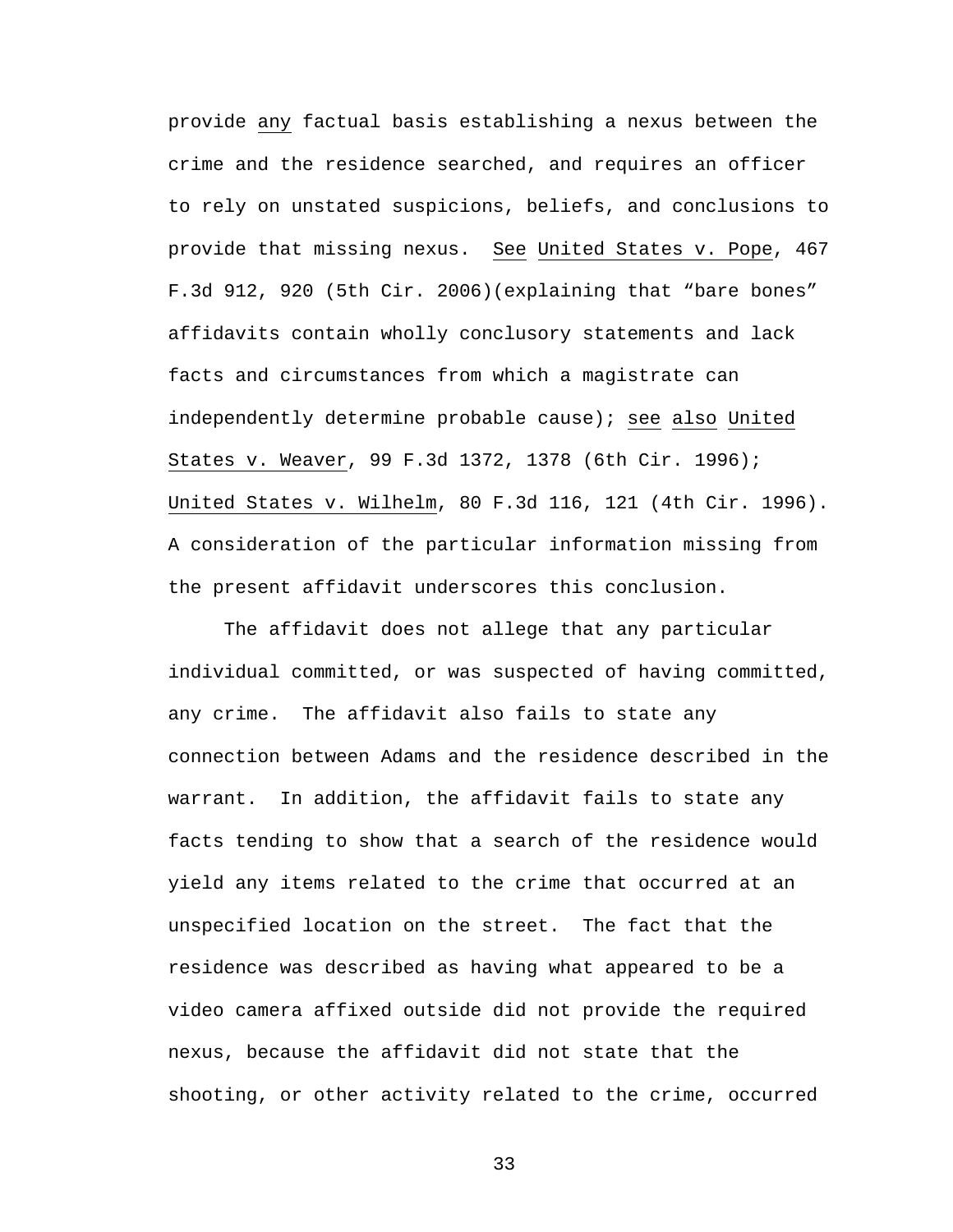in front of the home or within a reasonable distance from the purported video camera.

The only relationship established in the search warrant and affidavit between the crime and the home searched was the fact that Hairston was shot on the same street where the residence was located. Although the search ultimately revealed evidence suggesting that the home was Adams' residence, nothing in the warrant or the affidavit indicated that a search of that residence would yield any evidence relating to the crime. In the absence of any such facts in the affidavit linking Adams to the crime, or the crime to the described residence or its contents, the affidavit was "so lacking in indicia of probable cause as to render official belief in its existence entirely unreasonable." Leon, 468 U.S. at 923. Thus, a law enforcement officer would lack an objectively reasonable basis on which to conclude that the warrant was properly issued. See id. at 923; Ward, 273 Va. at 223, 639 S.E.2d at 275; Polston, 255 Va. at 504, 498 S.E.2d at 926.

As the majority observes, this Court should not require that law enforcement officers executing search warrants have the legal skills and technical understanding of lawyers. However, in accordance with the decision in Leon, courts must hold law enforcement officers accountable